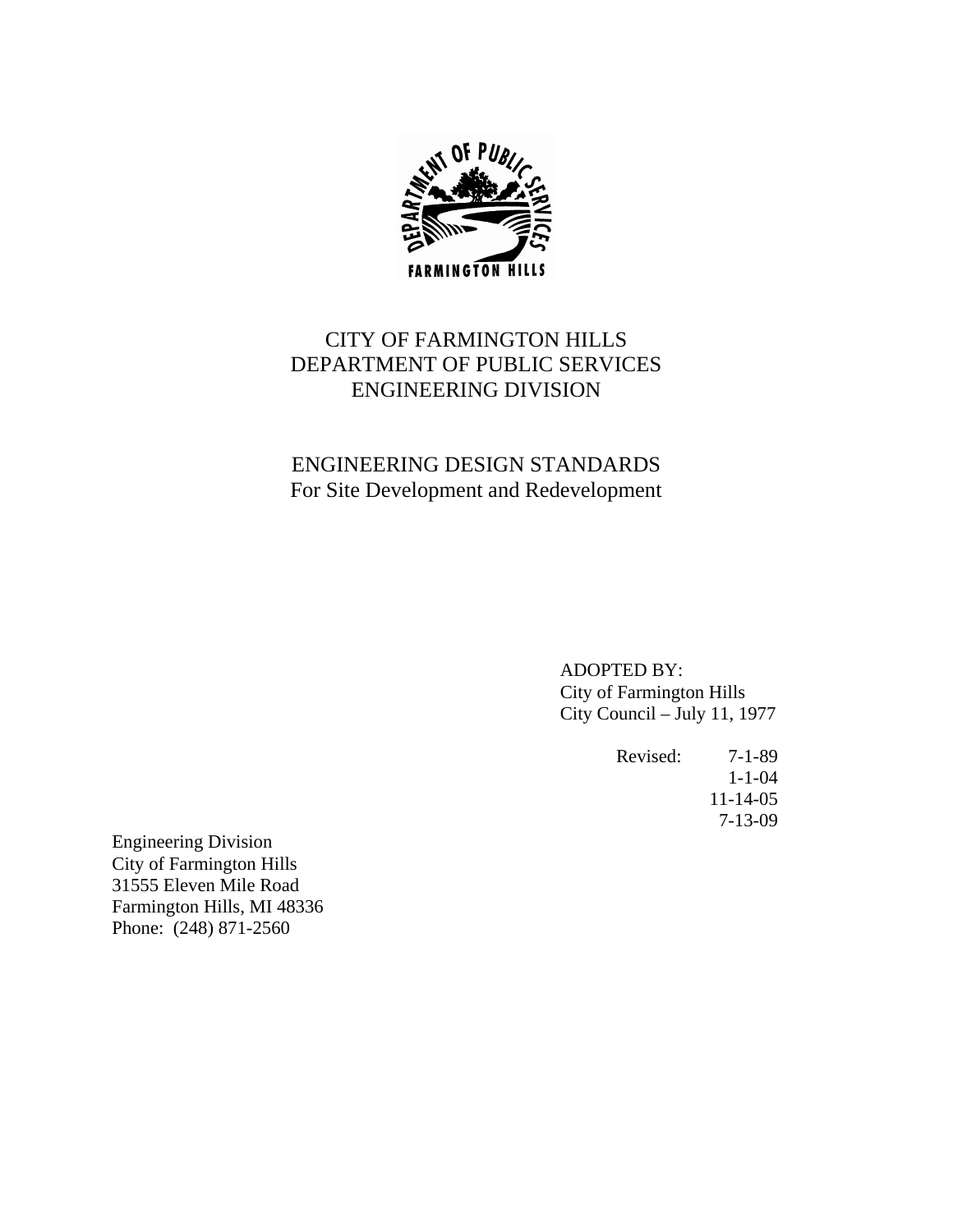#### INTRODUCTION

The following design standards are intended to provide a basis upon which all residential, commercial, industrial and office sites within the City of Farmington Hills are to be designed. The requirements outlined herein reflect the requirements of the Engineering Division of the Department of Public Services and conform to current engineering practices in the Metropolitan Detroit area. By no means are these standards intended as a substitute for sound professional engineering judgment. It is suggested that the applicant obtain a copy of the City of Farmington Hills Zoning Ordinance to supplement these standards. Note that the standards and plans required herein are to be used for construction purposes and must be completed and approved prior to the issuance of a building permit. They are the detail plans that follow the site plan approval process by the City's Planning Commission.

#### **CONTENTS**

| $\mathbf{I}$ . | GENERAL REQUIREMENTS AND PROCEDURE     | 3  |
|----------------|----------------------------------------|----|
| II.            | <b>SURVEY</b>                          | 8  |
| Ш.             | SOIL EROSION AND SEDIMENTATION CONTROL | 9  |
| IV.            | <b>WATER MAIN</b>                      | 10 |
| $V_{\cdot}$    | <b>SANITARY SEWER</b>                  | 13 |
| VI.            | <b>STORM SEWER</b>                     | 16 |
|                | VII. PAVING AND GRADING                | 19 |
|                | VIII. FARMINGTON HILLS STANDARD NOTES  | 23 |
| IX             | DRIVEWAY IMPROVEMENT STANDARDS         |    |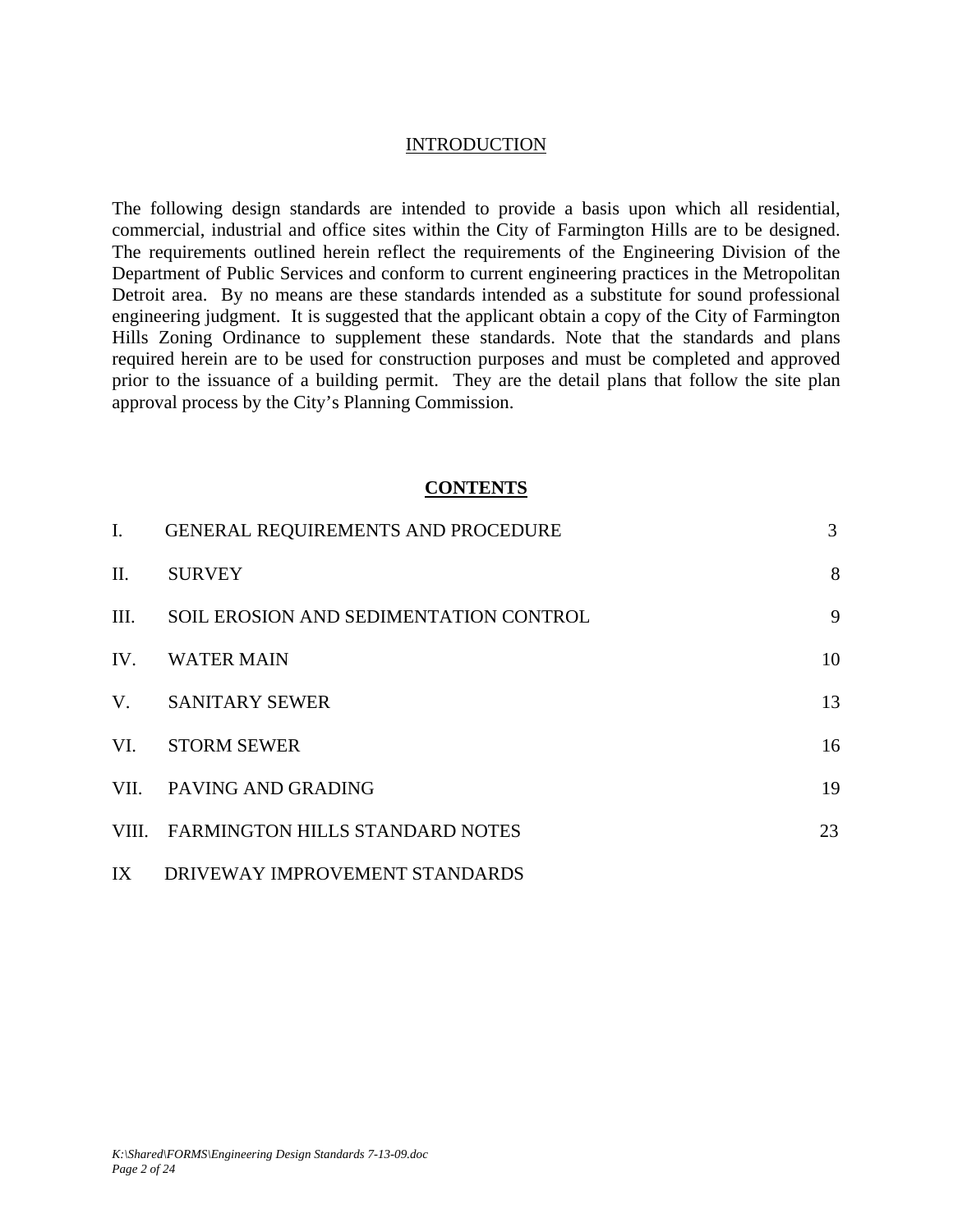## **GENERAL REQUIREMENTS AND PROCEDURES**

### **A. GENERAL SUBMITTAL PROCEDURES:**

- 1. Prior to the issuance of a building permit, the plans must first receive an approval from the Engineering and Planning Office.
- 2. A minimum of four complete sets of construction plans will be required, depending on the various agencies influenced by the proposed development. It is recommended that the applicant meet with the Engineering Division prior to submittal of any plans. The plans will be received at the Engineering Division Office, 31555 Eleven Mile Road, Farmington Hills. All plans must be sealed by an Engineer or Architect registered to practice in the State of Michigan.
- 3. Upon receipt of the plans, they will be forwarded by the Engineering Division to the Planning Office for comment. The comments of the Planning Office will be returned along with the Engineering review.
- 4. The Engineering Division will forward the plans to all other concerned agencies that may have jurisdiction over a certain phase or area of the site. The review comments of these other agencies will then be incorporated in the City review. The intent of this distribution is to restrict the review to one agency (the City), thereby eliminating any discrepancies in requirements between two or more jurisdictional agencies.
- 5. Upon completion of the review, the City will return one set of plans to the engineer or architect with revisions and/or corrections noted on the plans. Direction will be given at that time as to how many plans must be resubmitted.
- 6. AFTER THE REVIEW COMMENTS HAVE BEEN ADDRESSED BY THE ENGINEER OR ARCHITECT, A MEETING WITH THE REVIEW ENGINEER IS ENCOURAGED TO RESOLVE ALL COMMENTS.
- 7. Upon Engineering and Planning approval, notification will be given to the Building Division that the site plan is approved. An approved plan will be returned to the Building Permit Applicant at the time the Building Permit is issued.
- 8. Partial approvals will not be given. All revisions on all phases must be made prior to Engineering approval.
- 9. Approval will not be given until all required fees and inspection escrow accounts have been deposited and the necessary permits obtained.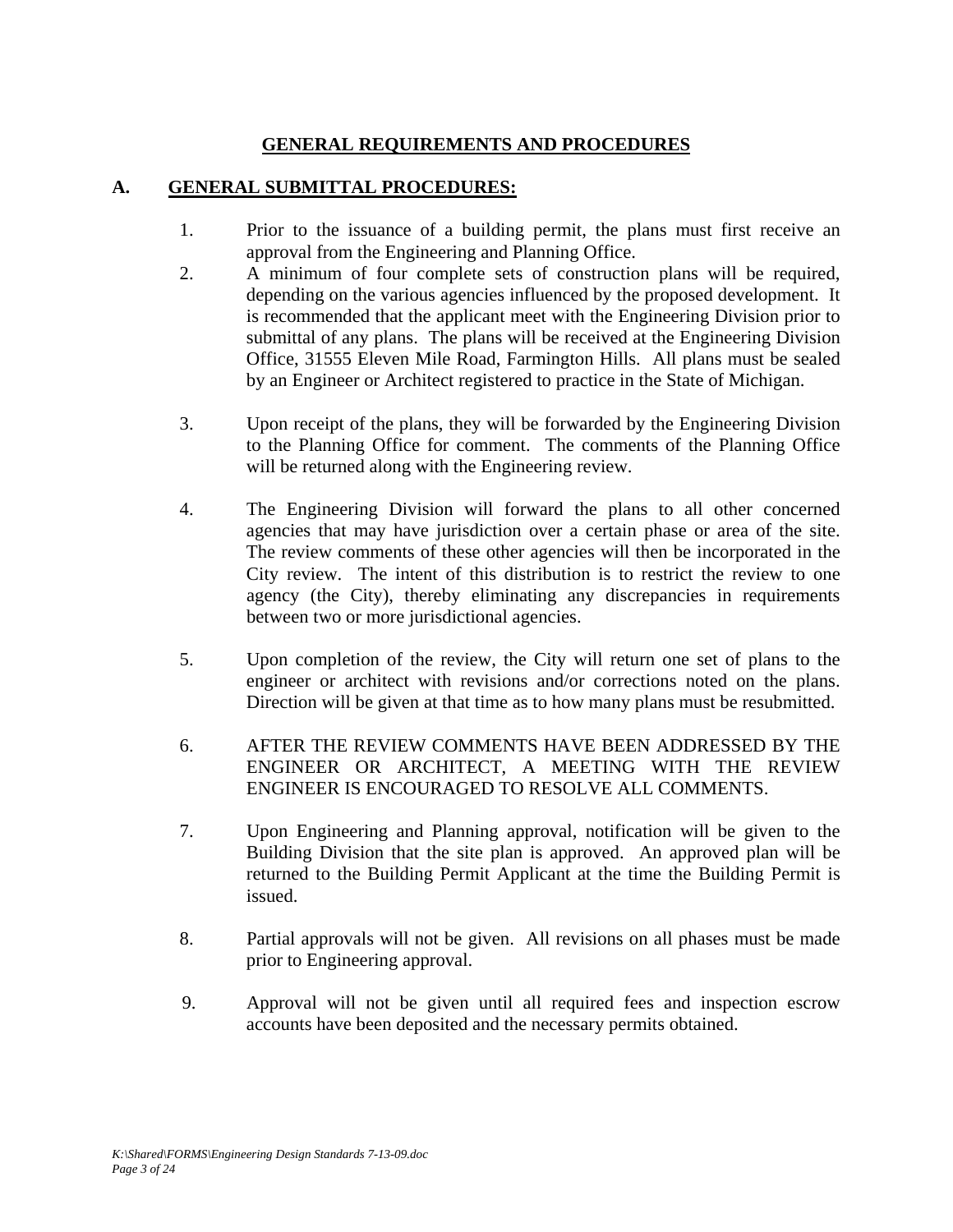#### **B. FEES:**

#### 1. Review Fee:

 This fee must be deposited with plan submittal. This fee is non-refundable and approval cannot be given without its receipt.

 2.5% (minimum \$500) of the construction cost for all water main, sanitary sewer, paving, grading, drainage improvements and soil erosion measures, where applicable; and any other site improvements, regardless of whether private or public.

This fee must be based on either the signed contract for the work or an approved sealed engineer's or architect's itemized estimate for the work.

2. Inspection:

This is a cash amount to be deposited in an escrow (trust) account to cover the costs of City Engineering inspection and testing. The deposit is based on the construction cost of all water main, sanitary sewers, storm sewers, and paving that requires Engineering inspection. The construction cost shall be defined as either the signed contract for the work, or an approved sealed engineer's or architect's itemized estimate for the work.

| <b>Cost of Construction</b> | Deposit to Cover Inspection Fees            |  |  |
|-----------------------------|---------------------------------------------|--|--|
| $0 - $5,000.00$             | 17% or as estimated by Engineering Division |  |  |
| $$5,000.00 - $50,000.00$    | 12% but not less than \$800.00              |  |  |
| $$50,000.00 - $100,000.00$  | 7% but not less than \$4,000.00             |  |  |
| $$100,000.00$ - Plus        | 5% but not less than \$6,000.00             |  |  |

Inspection fees will be billed at an hourly rate of \$50.00/hour regular time and \$62.00/hour overtime. This is based on an 8-hour day and includes a 1-hour paid lunch period.

A minimum of four hours will be charged if the inspector keeps a scheduled inspection appointment and the Contractor does not work. All costs incurred for consulting services and testing requirements will be billed against this account.

If this account is depleted during the course of construction, additional deposits as required by the Engineering Division will be necessary.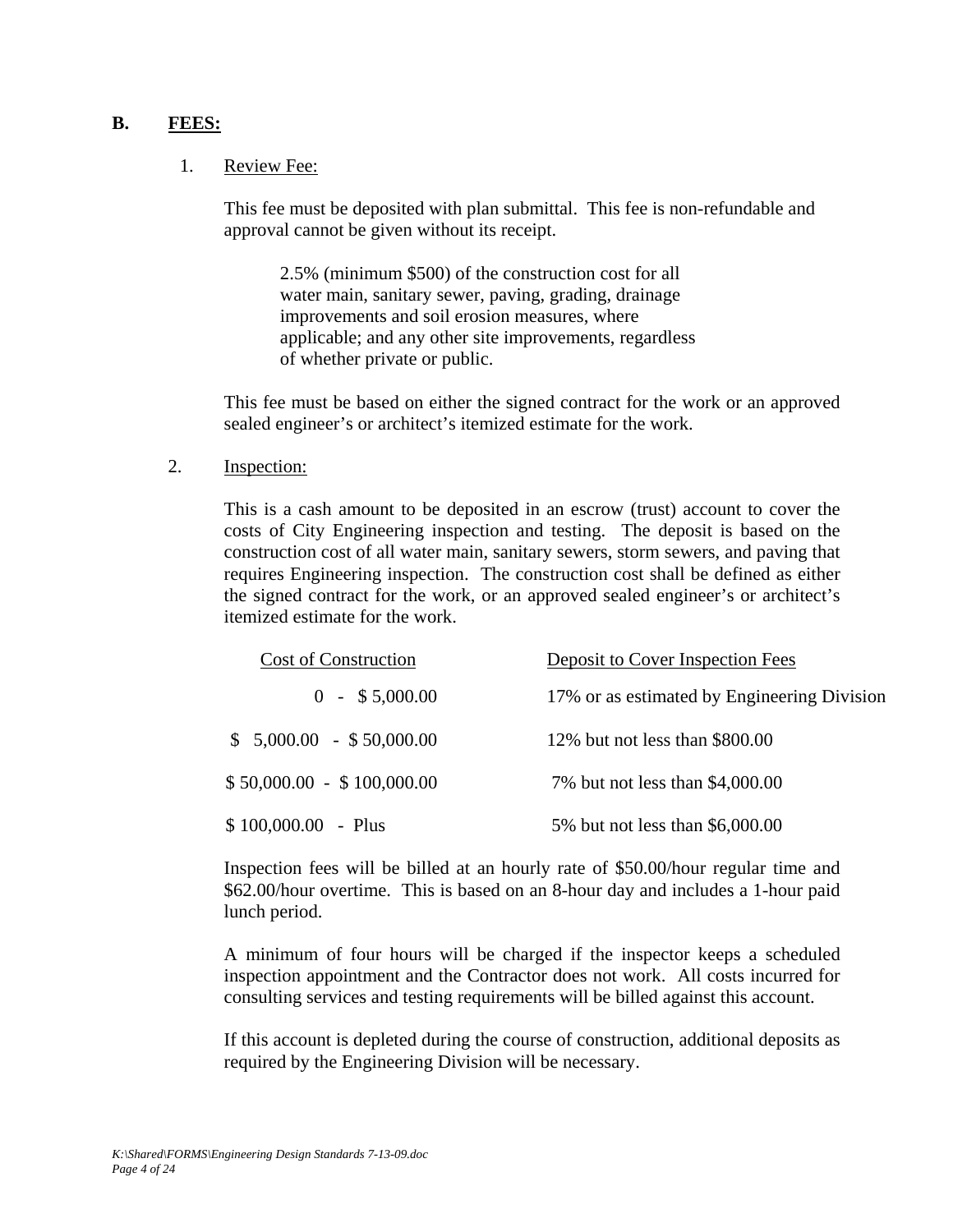Upon final approval of the site, the balance remaining in the trust account will be refunded.

3. Soil Erosion Fee:

A fee for a Soil Erosion and Sedimentation Control Permit shall be collected prior to site plan approval in accordance with the requirements for a permit under 1994 PA 451 Part 91. (See permit application for specific requirements).

## **C. GENERAL PLAN REQUIREMENTS:**

1. Plans shall be submitted on 24" x 36" white prints, having blue or black lines. Judgment should be exercised in the design, layout and presentation of the proposed improvements. Acceptable scales shall be:

 $l'' = 20$ ;  $l'' = 30$ ;  $l'' = 40$ ;  $l'' = 50$ , according to the size of the site.

- 2. When the size of the site prohibits the entire site from being shown on a single plan, a  $1'' = 100'$  or  $1'' = 200'$  general plan must be provided. This general plan should show the streets and their names, pavement, all units, utilities and site dimensions.
- 3. The site plan or, if in the case of number 2 above, the general plan shall also include lot or parcel dimensions and abutting rights-of-way. A location map shall be indicated with each site plan showing the approximate location of the site relative to major thoroughfares.
- 4. A legal description of the property must be indicated.
- 5. The City of Farmington Hills Standard Notes shall appear on the plan.
- 6. All plans submitted for review must be prepared and sealed by a Professional Engineer or Architect licensed to practice in the State of Michigan. correspondence concerning the design of the site will be directed to the Engineer or Architect whose seal appears on the plan. The name, address and telephone number of the owner, engineer and/or architect shall be shown on the plan.
- 7. The sanitary sewer and water main shall be shown on the same plan view. Profiles are required for all public sanitary sewers, storm sewers, and all water mains over 12 inches.
- 8. All profiles shall have a vertical scale of 1" 5' where applicable. The profile shall be shown below the plan view where possible, with as close an alignment as possible.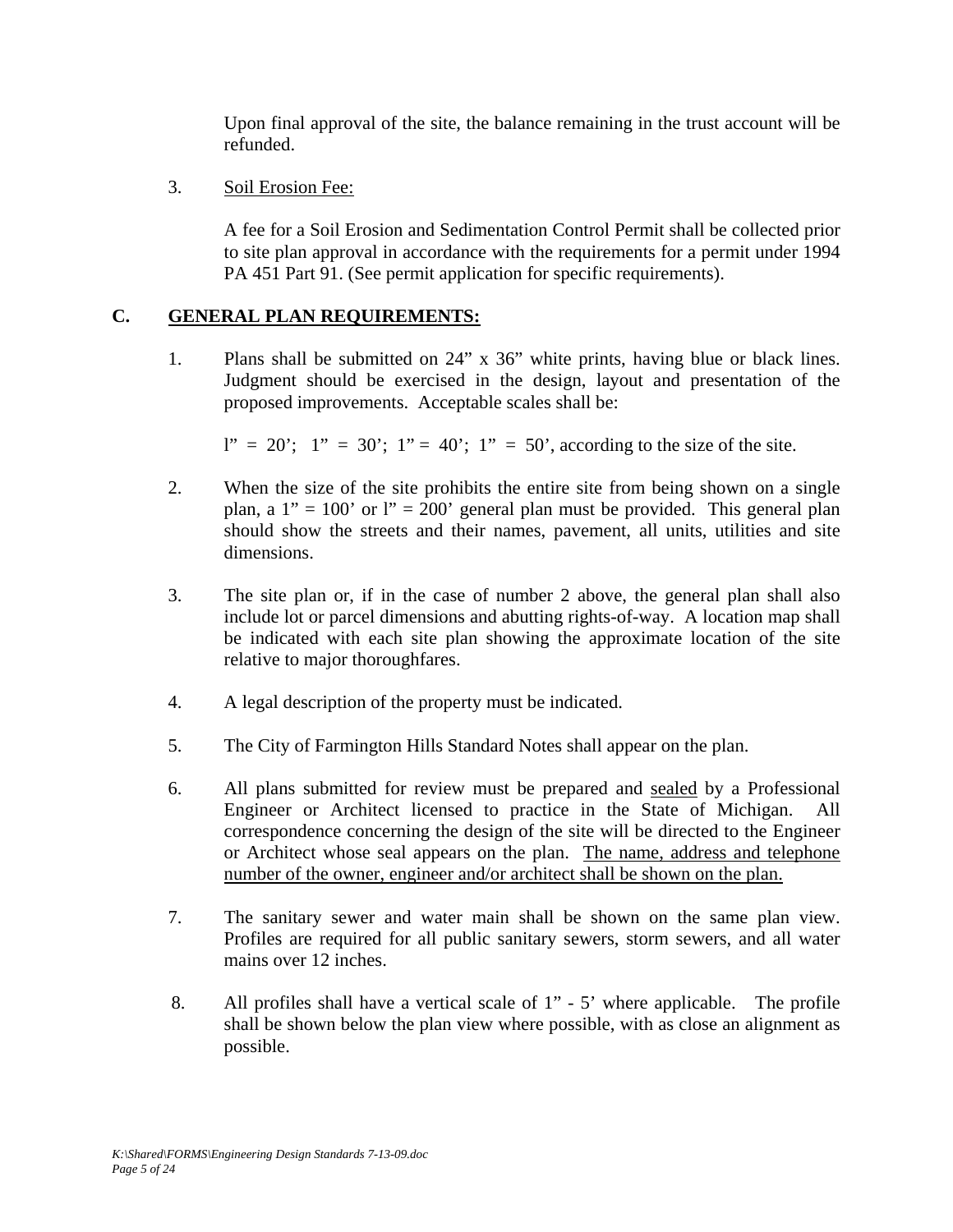- 9. When many plans are in the set, each plan shall include in its title block, a summary of that particular sheet.
- 10. Benchmarks must be indicated on the general plan, defined on the U.S.G.S. Datum.
- 11. For all sites over two acres, mylar as-builts (3 mils thick) will be required prior to final approval of the construction.
- 12. All setbacks and building separations must be indicated in accordance with the Zoning Ordinance requirements.
- 13. A striping plan for the parking areas must also be indicated in accordance with the Zoning Ordinance requirements.
- 14. The height of all buildings and lighting structures must be shown on the plan in accordance with the Zoning Ordinance.
- 15. Loading spaces must be indicated in accordance with the Zoning Ordinance.
- 16. If a wall or berm is required by the Zoning Ordinance, it must be shown on the plan with a detail indicating the cross section.
- 17. The proposed building use must be indicated on the plan.
- 18. If propane tanks are proposed, their capacity and location must be indicated.
- 19. Required plantings in accordance with the Zoning Ordinance must be shown on the plan.

## **D. FIELD REQUIREMENTS:**

- 1. The City of Farmington Hills will provide inspection on all public utilities and improvements in the City right-of-way. Wherever possible, inspection will be full-time on water mains, sanitary sewers, storm sewers, and paving. Part-time inspection may be provided at the discretion of the Engineering Division for sidewalks, approaches, taps to public storm sewers, on-site paving, and private storm sewer.
- 2. A minimum of 48 hours notice is required to ensure the presence of a City inspector when work commences.
- 3. Prior to starting any construction, the Contractor must obtain all required permits.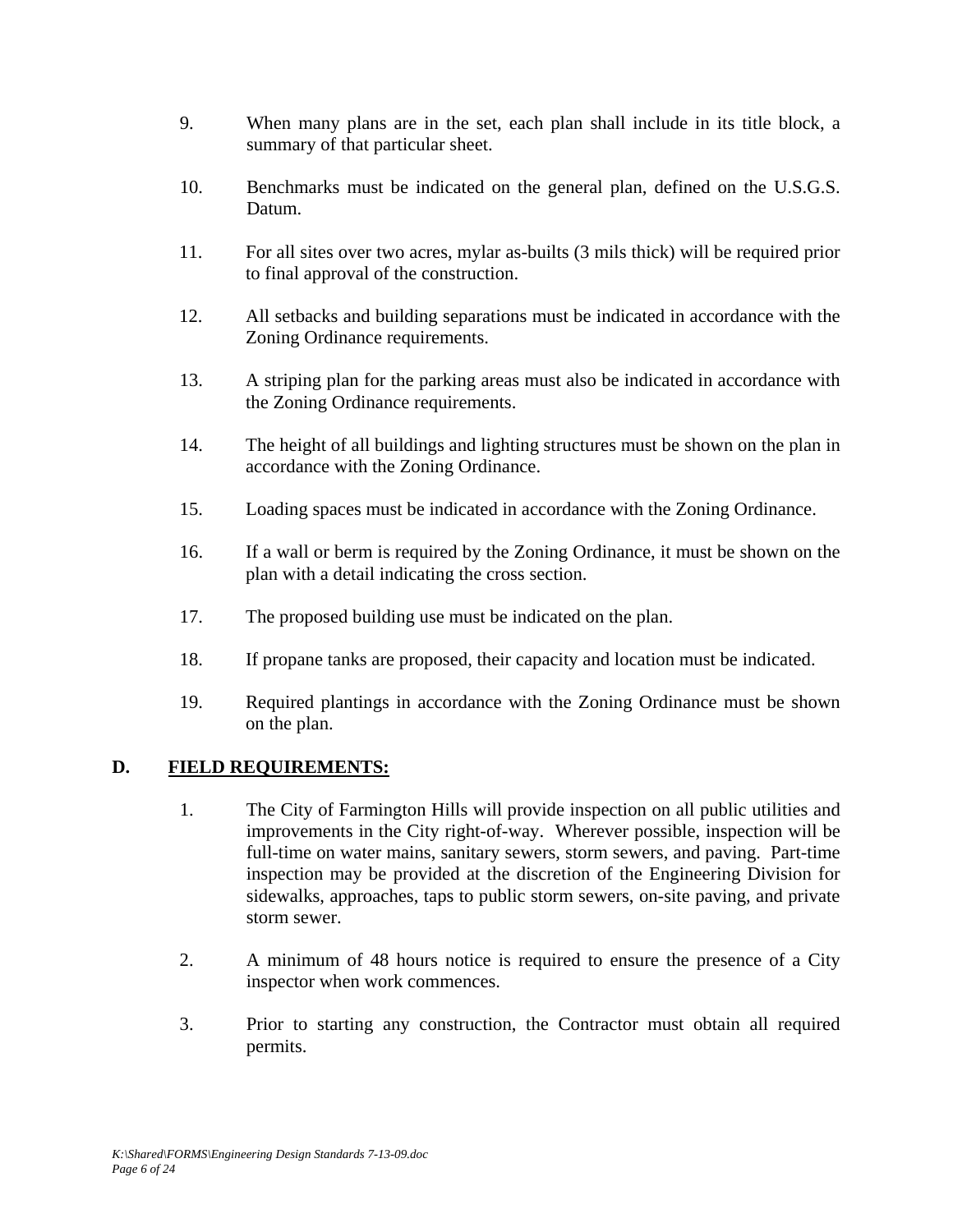- 4. All public improvements must be field staked under the supervision of the Engineer, Architect, or Land Surveyor that prepared the plans. Staking must be in accordance with the approved plans.
- 5. All construction must conform to the current MIOSHA safety standards.
- 6. At the time of final inspection for all public improvements, the owner or his contractor shall provide all necessary labor and equipment to allow the City to inspect the system.
- 7. Generally, one inspector will be assigned to a particular project and will be responsible for that project until its completion. The contractor and the inspector may make arrangements for day-to-day inspection. Any interruption or moratorium on the flow of work may result in a re-assignment of that inspector to another project and require the normal 48-hour notice before work is resumed.
- 8. At the completion of the project, a certification from the design engineer will be required indicating that all work has been completed in accordance with the approved plans.

## **E. PERMIT REQUIREMENTS:**

1. Construction Plan:

The approved construction plan constitutes a permit from the Planning Office and Engineering Division for the construction of the site. Note, however, that other Divisions of the City and other agencies may require additional permits.

The other agencies; such as Michigan Department of Transportation (MDOT), Oakland County Drain Commission (OCDC), Road Commission for Oakland County (RCOC) requiring permits will generally be listed on the approved plan.

2. Soil Erosion and Sedimentation Control Permit and Tree Permit:

These permits are required prior to final site construction plan approval. Applications are available for the soil erosion and sedimentation control permit at the City Engineering Division offices. A bond may be required in accordance with City Code, Chapter 24, Article III. Tree permits must be obtained from the City Planning Office.

3. Michigan Department of Environmental Quality Water Main:

All water main requires a construction permit from the Michigan of Department of Environmental Quality. The City will directly request approval from the Department of Environmental Quality during the course of site plan approval.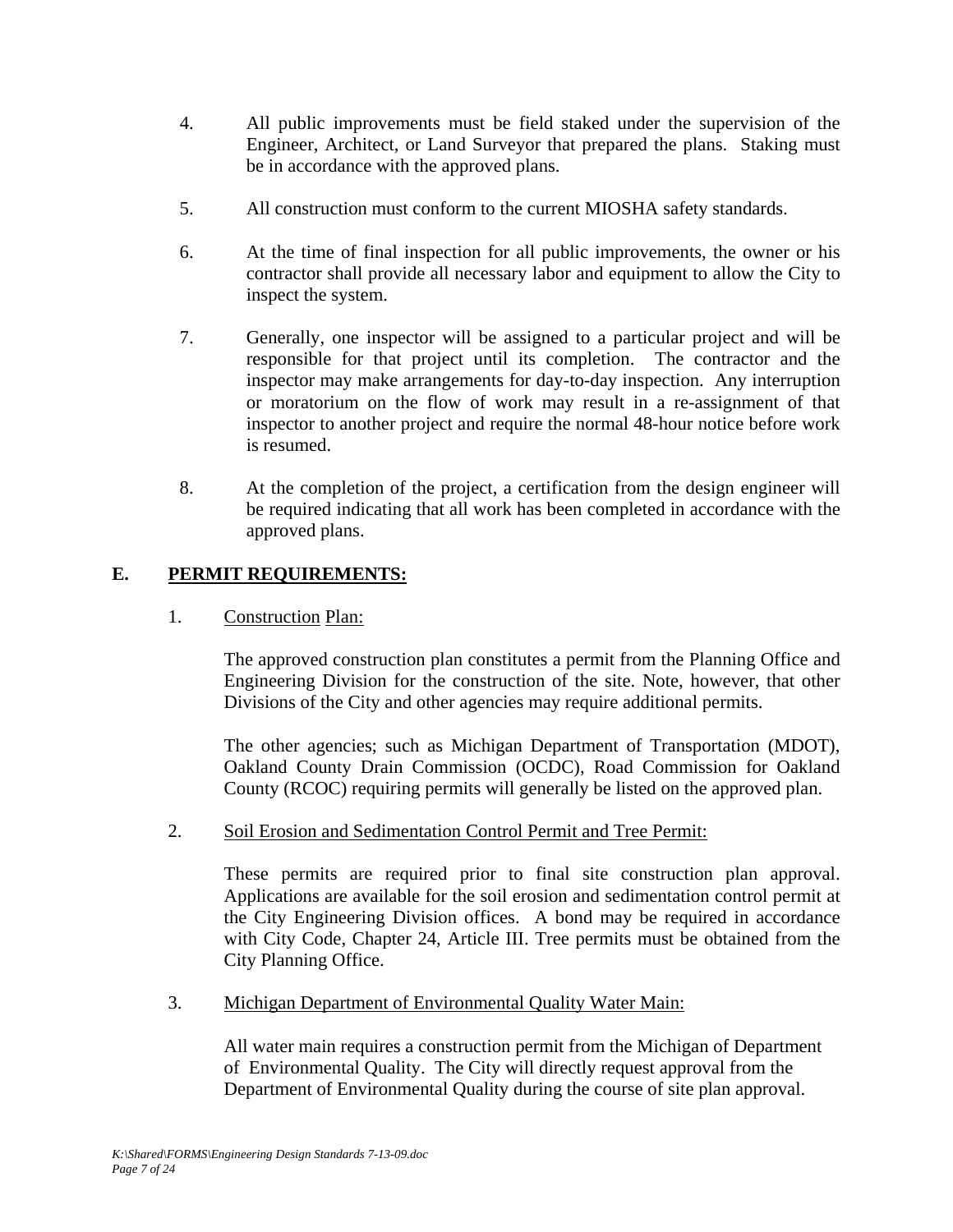4. Michigan Department of Environmental Quality Sanitary Sewer:

 All sanitary sewers require an Environmental Quality Construction Permit from the Michigan Department of Environmental Quality (MDEQ). The City will directly request approval from the MDEQ during the course of site plan approval.

5. Oakland County Drain Commissioner:

All taps to the water mains and sanitary sewers require permits from the Oakland County Drain Commissioner (ODCD)

6. Road Commission for Oakland County:

All work in roads under the jurisdiction of the Road Commission for Oakland County (RCOC) requires a permit from the Road Commission for Oakland County.

7. Other Permits:

Other agencies that may require a permit will be designated on the approved plan. These permits are generally the contractor's responsibility and will generally be required prior to construction.

> City of Farmington City of Southfield Michigan Department of Transportation Michigan Department of Environmental Quality Wayne County Department of Public Services

### **II.**

### **SURVEY**

### **A. GENERAL:**

- 1. A complete topographical survey is required for all sites. Existing off-site elevations must be given at a minimum of 50'and 100' abutting the entire perimeter of the site. Grades shall be indicated at all property corners and along all property lines. On site, intermittent elevations or defined contours are required to establish the existing site drainage.
- 2. All existing conditions shall be indicated. Locations and elevations must be given on the following: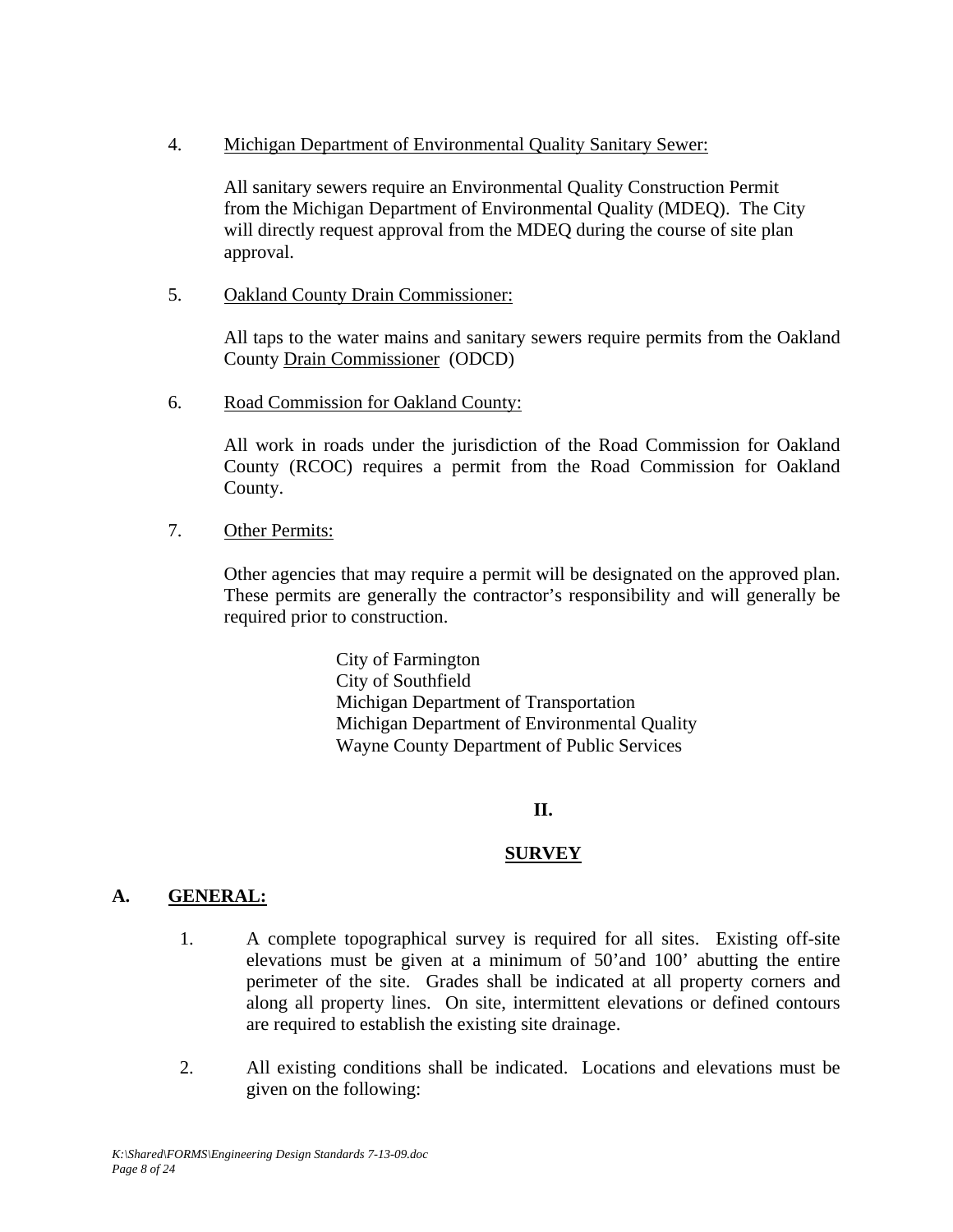- existing drainage courses
- upstream and downstream culverts
- all utilities, including sanitary, water main, gas, telephone, electrical, etc. Inverts and castings and finish grades are required where applicable.
- sidewalks
- finished grades of all adjacent buildings
- all easements
- 3. A U.S.G.S. Benchmark is required.
- 4. Road topography shall extend across the entire site with grades shown on both sides of the street for:
	- property line
	- ditch center line
	- top of bank
	- edge of shoulder
	- edge of pavement or top of curb
	- crown or center line
- 5. Property lines must be indicated by distances and bearings where applicable.
- 6. Existing rights-of-way of adjacent roads must be indicated.

#### **III.**

#### **SOIL EROSION AND SEDIMENTATION CONTROL**

#### **A. SITES REQUIRING PERMITS:**

All sites having a construction area of one or more acres require a Soil Erosion Permit. All sites within 500 feet of a drainage course require a Soil Erosion Permit.

#### **B. INTENT OF PERMIT:**

The intent of this requirement is to ensure that no silt or sediment enters the public streams or water courses. This is accomplished through means of siltation basins, filters, diversions, etc.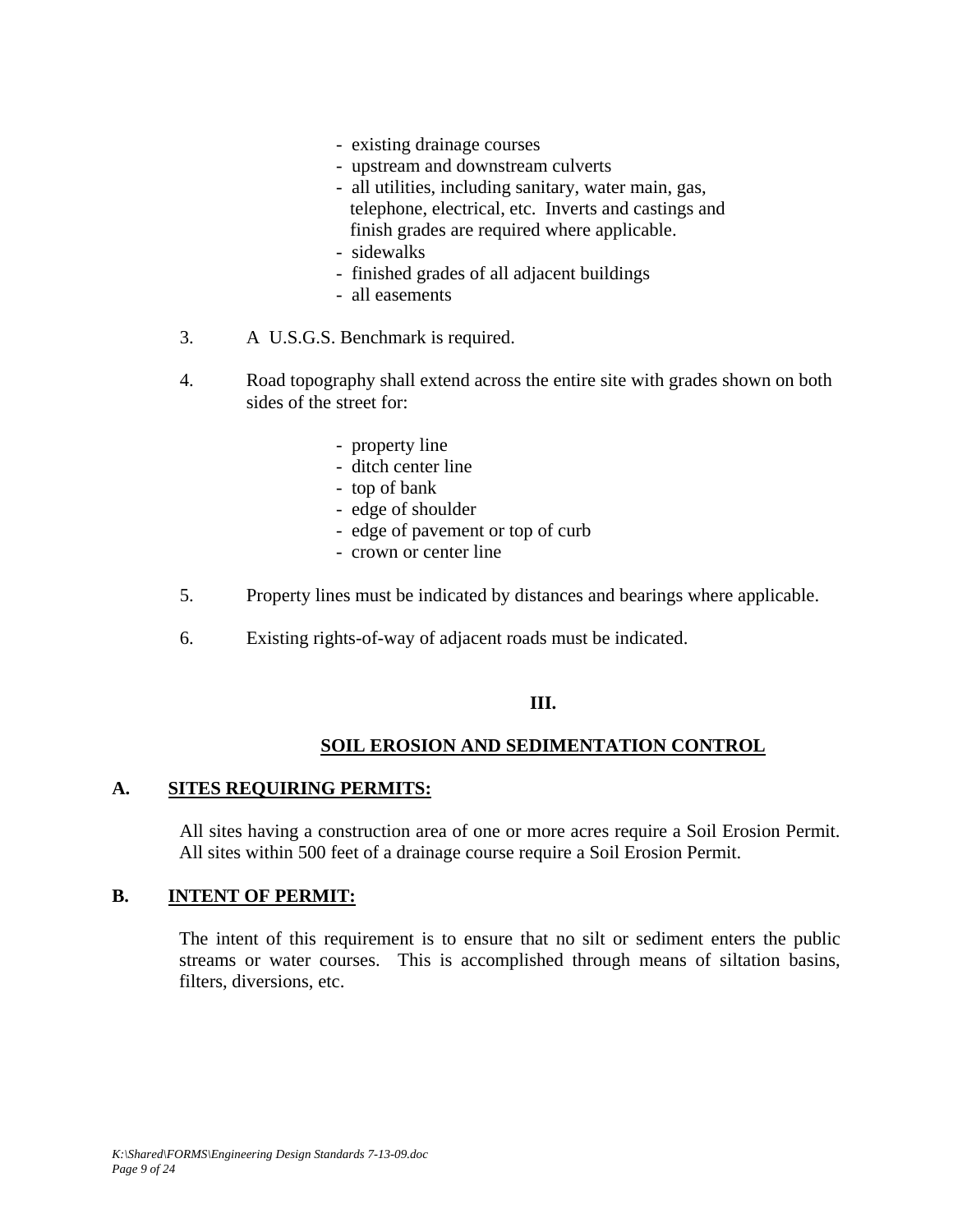### **C. PLAN REQUIRED:**

A soil erosion and sedimentation control plan is required for all sites that require a permit. This can be made a part of the site construction plans or may be a separate plan. Itemized on this plan shall be step-by-step requirements for controlling siltation. No work (including site clearing) will be allowed until approved siltation control measures are in effect.

Accelerated erosion and sedimentation must be prevented during all phases of construction, including:

- initial site clearing
- utility construction
- building construction
- site paving
- final site approval

### **D. INSPECTION:**

Inspections will be made periodically throughout construction on the maintenance and effectiveness of soil sedimentation control methods.

The costs of these inspections are included in the permit fee and will not be charged against the inspection escrow account. If inspection reveals that the controls are not being implemented, a Cease and Desist Order on all site construction may be issued.

### NOTE: THE SILTATION CONTROL REQUIREMENTS MAY CONTROL THE PROGRESS AND SCHEDULING OF ALL CONSTRUCTION ON THE SITE.

### **IV.**

### **WATER MAIN**

#### **A. NOTES:**

- 1. When applicable, the City of Farmington Hills Standard Water Main Notes must appear on the plan.
- 2. A quantity list itemizing all proposed public water main construction must appear on the plan.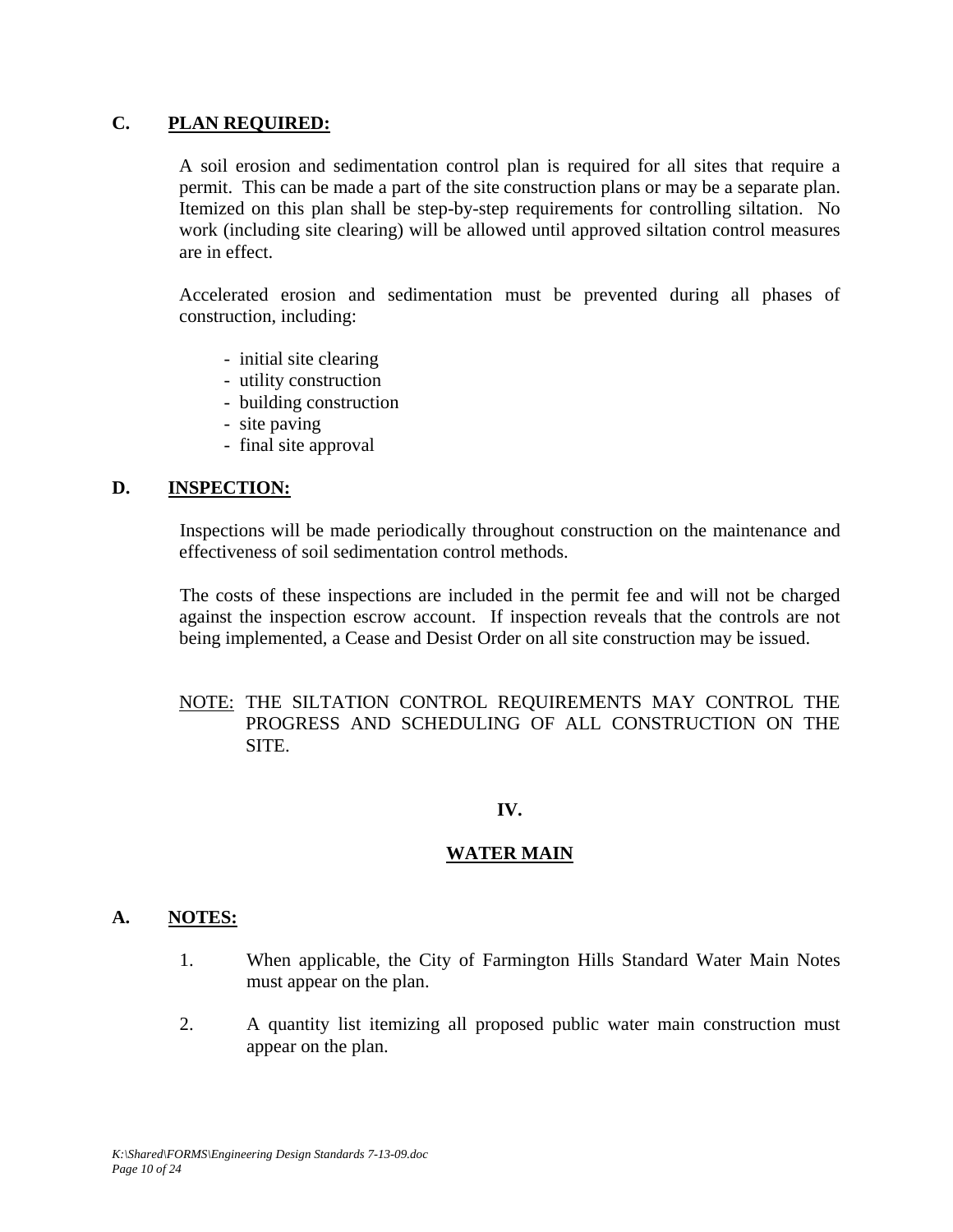#### **B. SIZES AND DISTRIBUTION:**

1. The minimum size water main in the City of Farmington Hills shall be eight inches. Six-inch mains may be used only for single fire hydrant leads having a

maximum length of 75 feet. No service leads are allowed from a six-inch main. Maximum dead end mains are as follows:

> 450 Ft. for 8" Mains 1000 Ft. for 12" Mains

Reducers are not allowed to meet the dead end requirements.

- 2. Twelve-inch water main may be considered as minimum for internal transmission on industrial and multiple sites.
- 3. Looping of mains will be required, wherever possible. All mains must end with a gate valve, hydrant, or blow-off.
- 4. No private services will be allowed from a water main over 16 inches in diameter.
- 5. The extension of water main will generally be required across the entire frontage of the site.
- 6. All water main installations must be in accordance with the City Master Water Main plans.

### **C. VALVES:**

Gate valve spacing will generally be regulated by providing the following provisions in event of a breakage.

In the event of a breakage:

- no more than 24 single family units will lose service
- no more than 30 multiple units will lose service
- no more than two hydrants will be out of service
- no more than four valves shall have to be closed to isolate the break. Where possible, three valves should isolate the break.
- on line valve spacing shall be a maximum of 800 ft.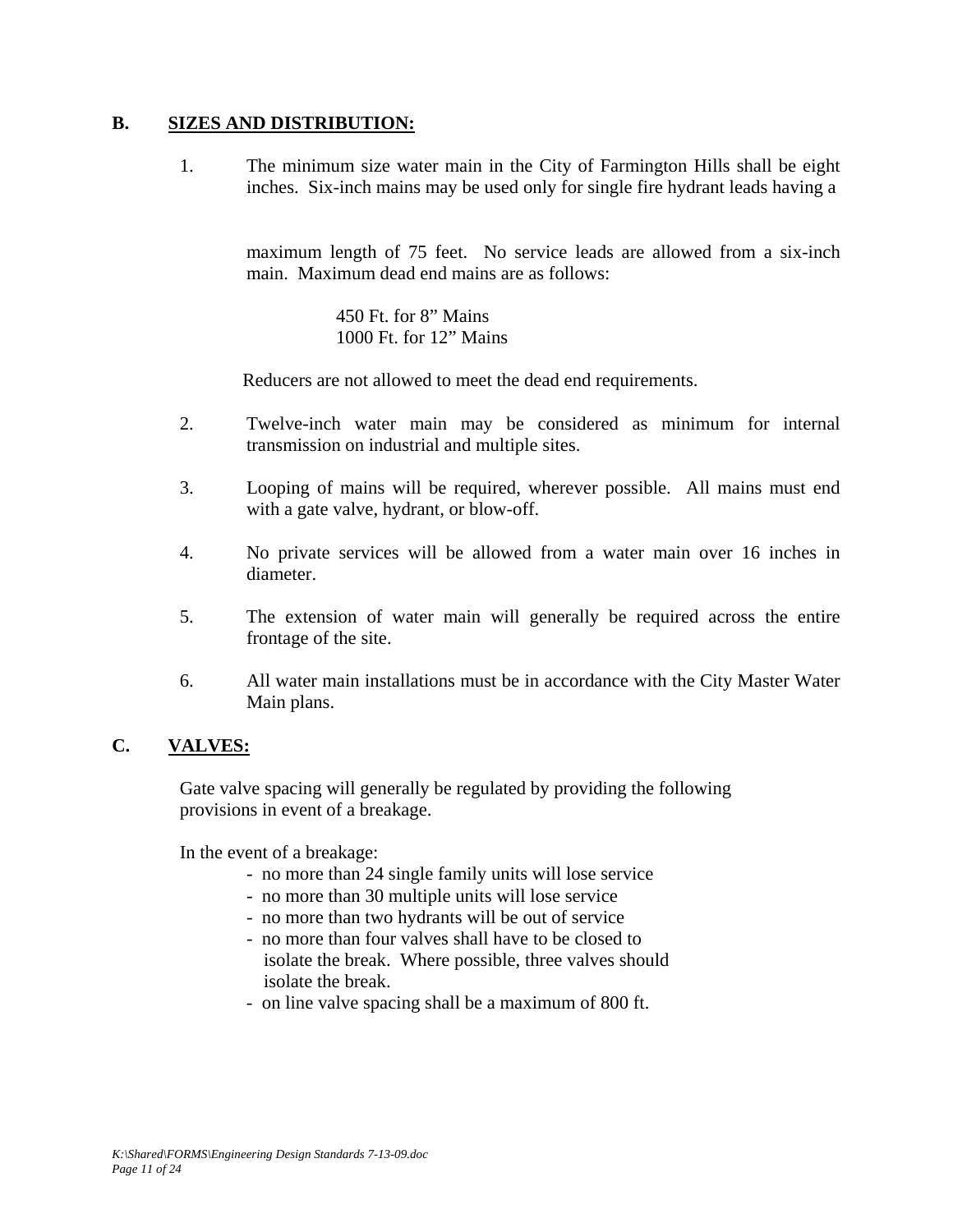### **D. AUTOMATIC FIRE SPRINKLER SERVICE CONNECTIONS:**

The City will allow installation of an unmetered fire service connection provided adequate provision is made to prevent the use of water from such fire service for purposes other than fire extinguishing.

In no case should hydrants be placed downstream of any check valve used for automatic sprinkler protection. Where hydrants are necessary, separate mains shall be installed for fire sprinkler service and hydrant protection.

Sprinkler systems are not a substitute for standard requirements for hydrants.

### **E. HYDRANTS:**

- 1. Single family residential spacing shall be a maximum of 500 feet.
- 2. Commercial, industrial, office and multiple family residential spacing shall generally be a maximum of 400 feet on line, but may vary to meet the following requirements.

 All points on the exterior of a building shall be no closer than 40 feet, nor further than 250 feet from a hydrant. Distances shall be measured along the shortest feasible exterior route (never through buildings) for laying hose.

- 3. Any hydrant located in a parking lot shall be protected by a minimum of six-inch curb or standard hydrant guard posts. In all cases, the visibility of the hydrant must be considered. No parking will be allowed within ten feet of the hydrant.
- 4. Additional hydrants may be required depending on the specific use.

### **F. MATERIALS**:

- 1. All materials shall be in conformance with the City of Farmington Hills current standards and specifications.
- 2. Ductile Iron Water Main, Class 54, is required for all major road crossings.

### **G. CONSTRUCTION:**

No building permits for wood frame construction will be issued above the foundation for any development prior to the active service of the required mains and hydrants and adequate access for fire fighting equipment. No occupancy shall be allowed in any instance without the required mains, hydrants and sprinklers being in active service.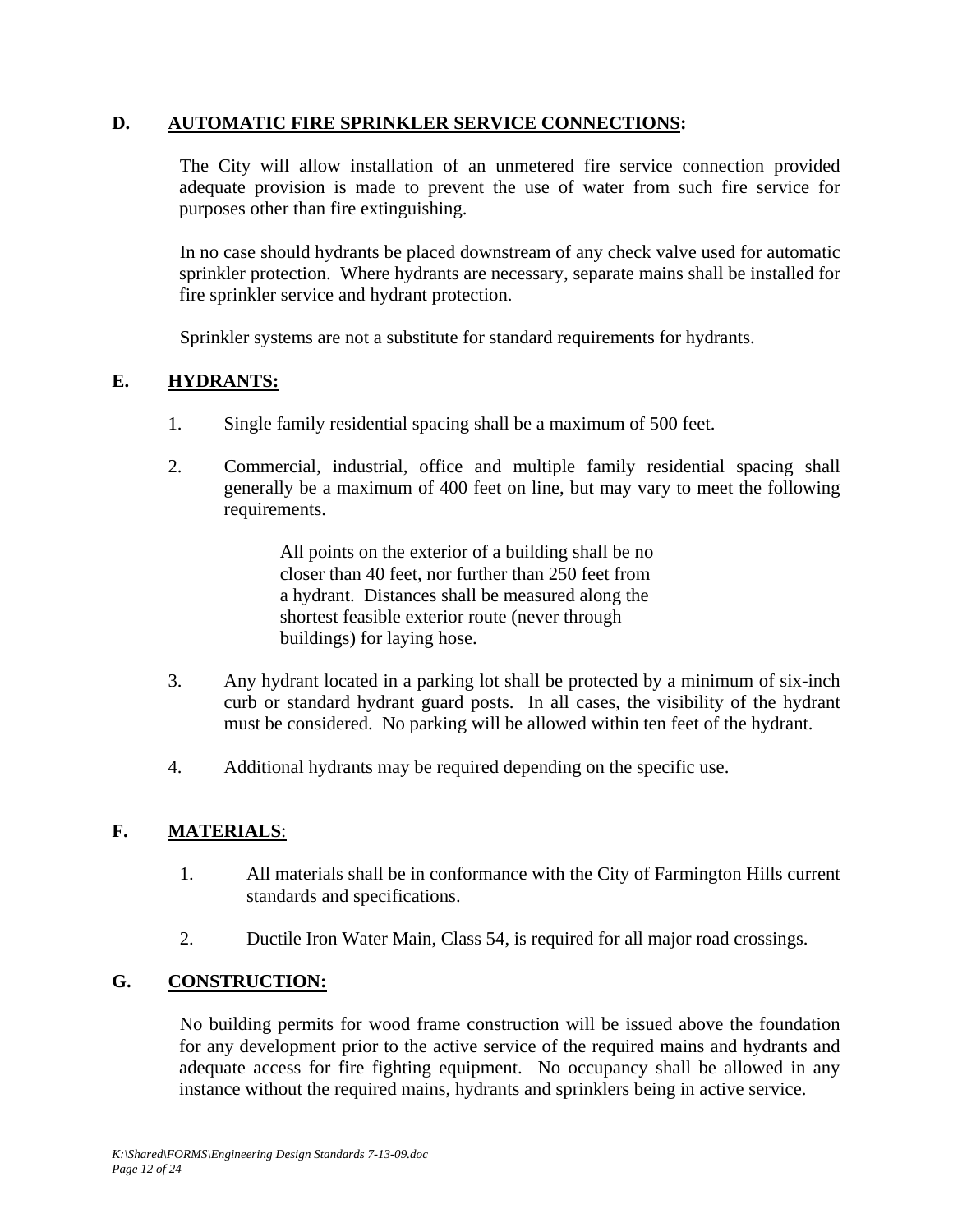### **H. EASEMENTS:**

All public water mains must be located in an easement or public right-of-way. Standard easement forms are available at the City Engineering Division. The minimum easement shall be 12 ft. The dedication of the easement will be required prior to construction of the system.

#### **V.**

### **SANITARY SEWER**

### **A. GENERAL:**

- 1. Public sanitary sewers are required when two or more connections are made to the same sewer. In most instances, including multiple unit developments, the sewers may have to be public, even though the project has one owner.
- 2. The extension of the sanitary sewers will generally be required across the entire frontage of the site.
- 3. All construction shall conform to the current City of Farmington Hills Sanitary Sewer Standards and Specifications.

#### **B. NOTES:**

- 1. Where required, the City of Farmington Hills Standard Sanitary Sewer Notes shall appear on the plans.
- 2. A quantity summary itemizing all proposed public sanitary sewer construction must appear on the plans.

#### **C. SEWERAGE**:

Downspouts, weep tile, footing drains, or any conduit that carries storm or ground water shall not be allowed to discharge into the sanitary system.

#### **D. GRADE**:

1. The following table represents the minimum and maximum grade for public sanitary sewers. Note that these are minimum and maximum requirements and will generally be used only when topography requires it.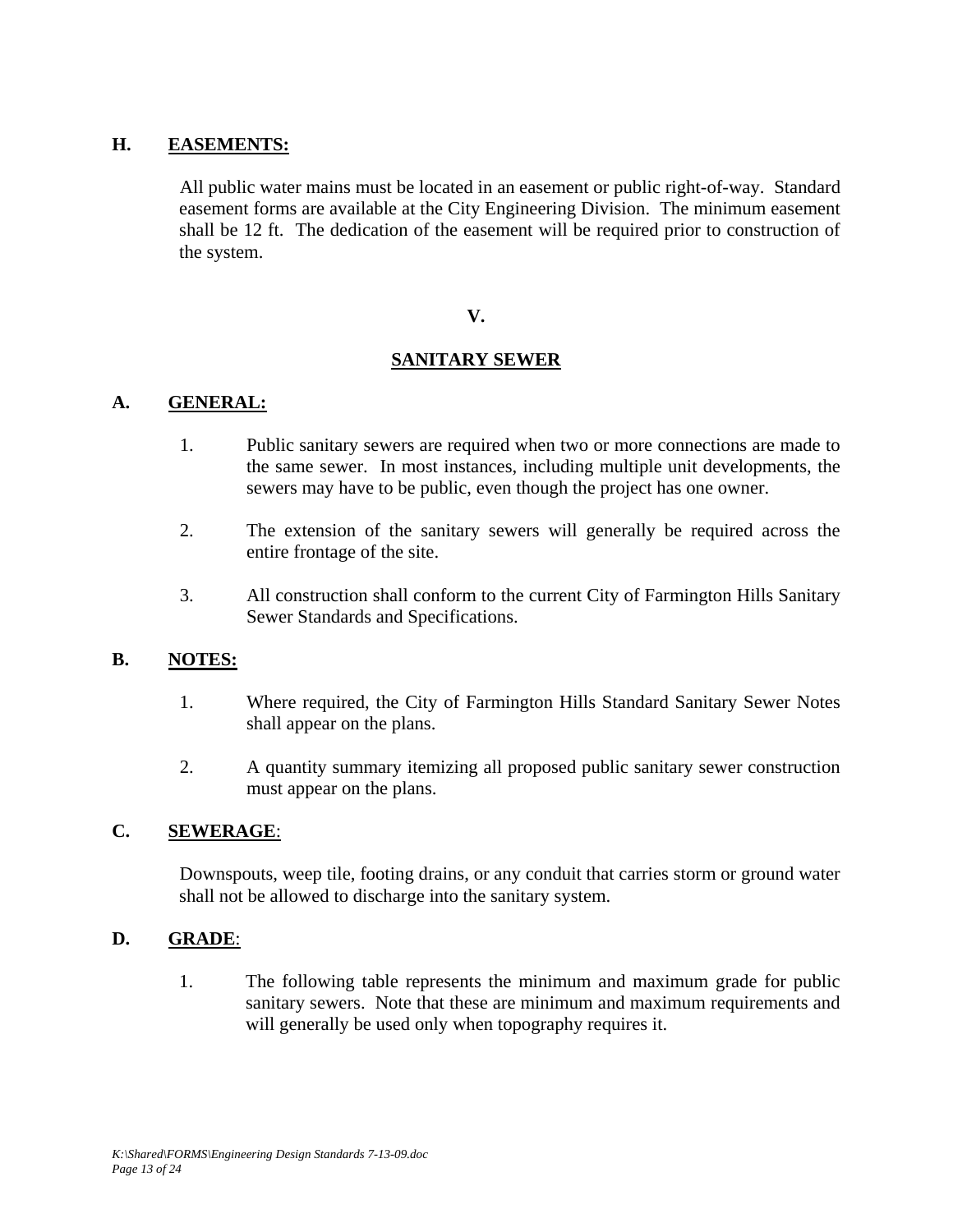| Size   | <b>Standard Grade</b> | Minimum Grade | <b>Maximum Grade</b> |
|--------|-----------------------|---------------|----------------------|
| 8"     | 0.80%                 | 0.40%         | 8.0%                 |
| $10$ " | 0.60%                 | 0.30%         | 6.2%                 |
| 12"    | 0.40%                 | 0.22%         | 6.0%                 |
| 15"    | 0.24%                 | 0.16%         | 3.6%                 |
| 18"    | 0.18%                 | 0.12%         | 2.8%                 |
| $21$ " | 0.14%                 | 0.10%         | 2.2%                 |

2. All upstream dead end sewers shall have a minimum last run grade of 1.0%.

### **E. MANHOLES:**

|  |  |  | Sanitary Sewer Manholes shall be spaced as follows |  |  |  |  |
|--|--|--|----------------------------------------------------|--|--|--|--|
|--|--|--|----------------------------------------------------|--|--|--|--|

| Size   | <b>Standard Run</b> | <b>Maximum Sewer</b><br>Run |
|--------|---------------------|-----------------------------|
| 8"     | 300 Ft.             | 400 Ft.                     |
| $10$ " | 300 Ft.             | 400 Ft.                     |
| 12"    | 400 Ft.             | 450 Ft.                     |
| 15"    | 500 Ft.             | 500 Ft.                     |
| 18"    | 600 Ft.             | 600 Ft.                     |
| 21"    | 600 Ft.             | 600 Ft.                     |

2. A manhole will be required at all changes in alignment, size or grade.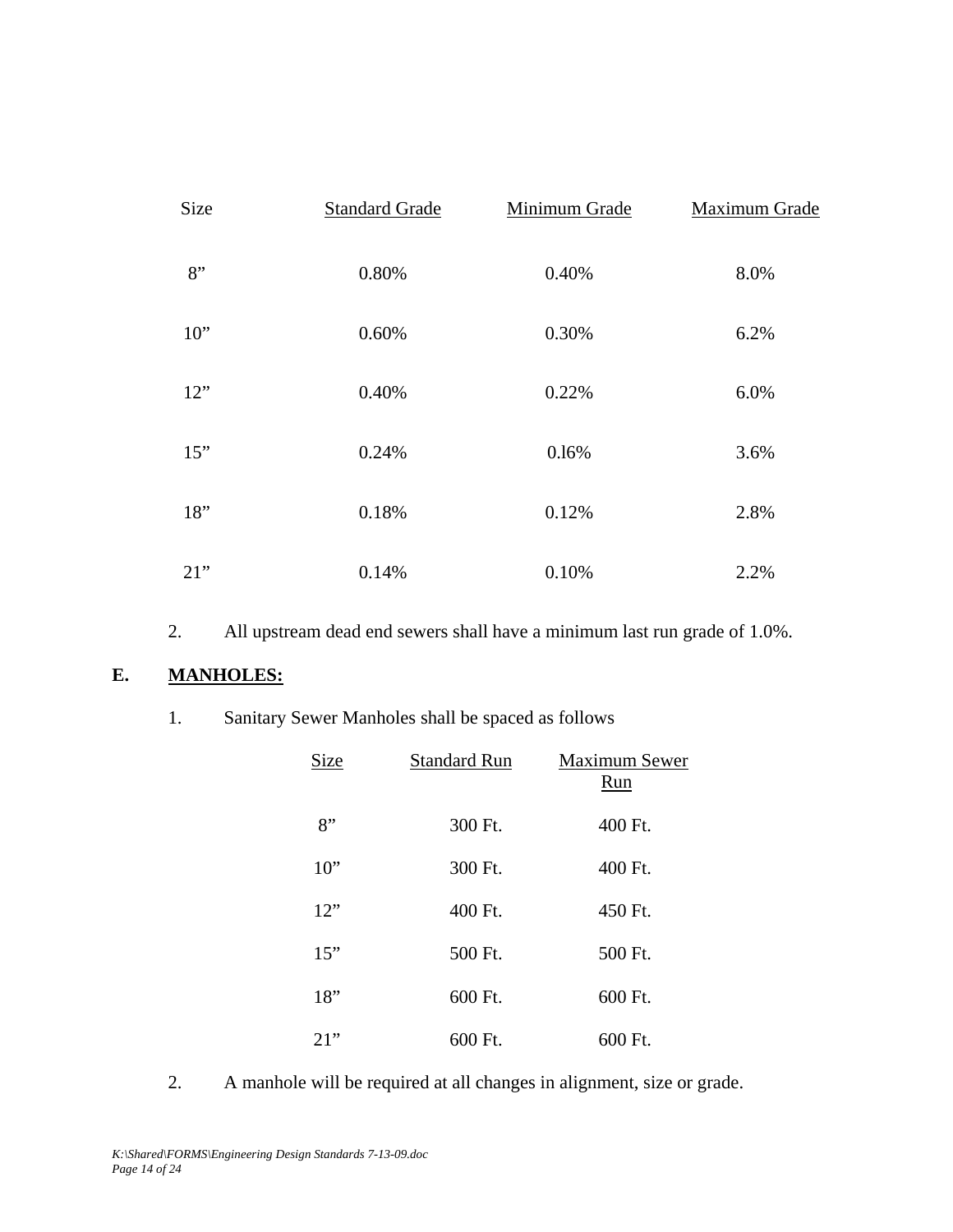### **F. LOCATION:**

- 1. Sanitary sewers shall be located so as to provide unrestricted access for maintenance and inspection. A minimum alignment separation of 10 ft. must be maintained between the sewer and all water mains. The water main and sanitary sewer shall be located on opposite sides of the street, wherever possible.
- 2. All public sewers must be located in a public right-of-way or an easement. Standard Easement forms are available at the City Engineering Division. The easement size will vary individually as required for maintenance and access. The minimum sanitary sewer easement shall be 20 feet. The dedication of the easement will be required prior to construction of the system.

### **G. LEADS:**

- 1. Service leads shall be a minimum of 6 inches in diameter with a minimum slope of 1.0%.
- 2. Private sanitary sewer leads of excessive length, although not a public sewer, may require inspection and testing. Each site will be considered individually by the Engineering Division.

### **H. PROFILE:**

The following information shall be indicated on the sanitary sewer profile:

- 1) Length of run between manholes.
- 2) Type and class of pipe between manholes.
- 3) Size and grade of pipe between manholes
- 4) Top of casting and invert of all manholes and sewers at manholes.
- 5) Existing and proposed ground elevation along the route of the sewer.
- 6) Progressive numbering system
- 7) All utility crossings.
- 8) Special backfill areas.
- 9) Provisions for infiltration testing.

### **I. DROP CONNECTIONS:**

External drop connections are required where the invert of the outlet pipe is 18 inches or more below the invert of the inlet pipe. Internal drop connections will generally not be allowed.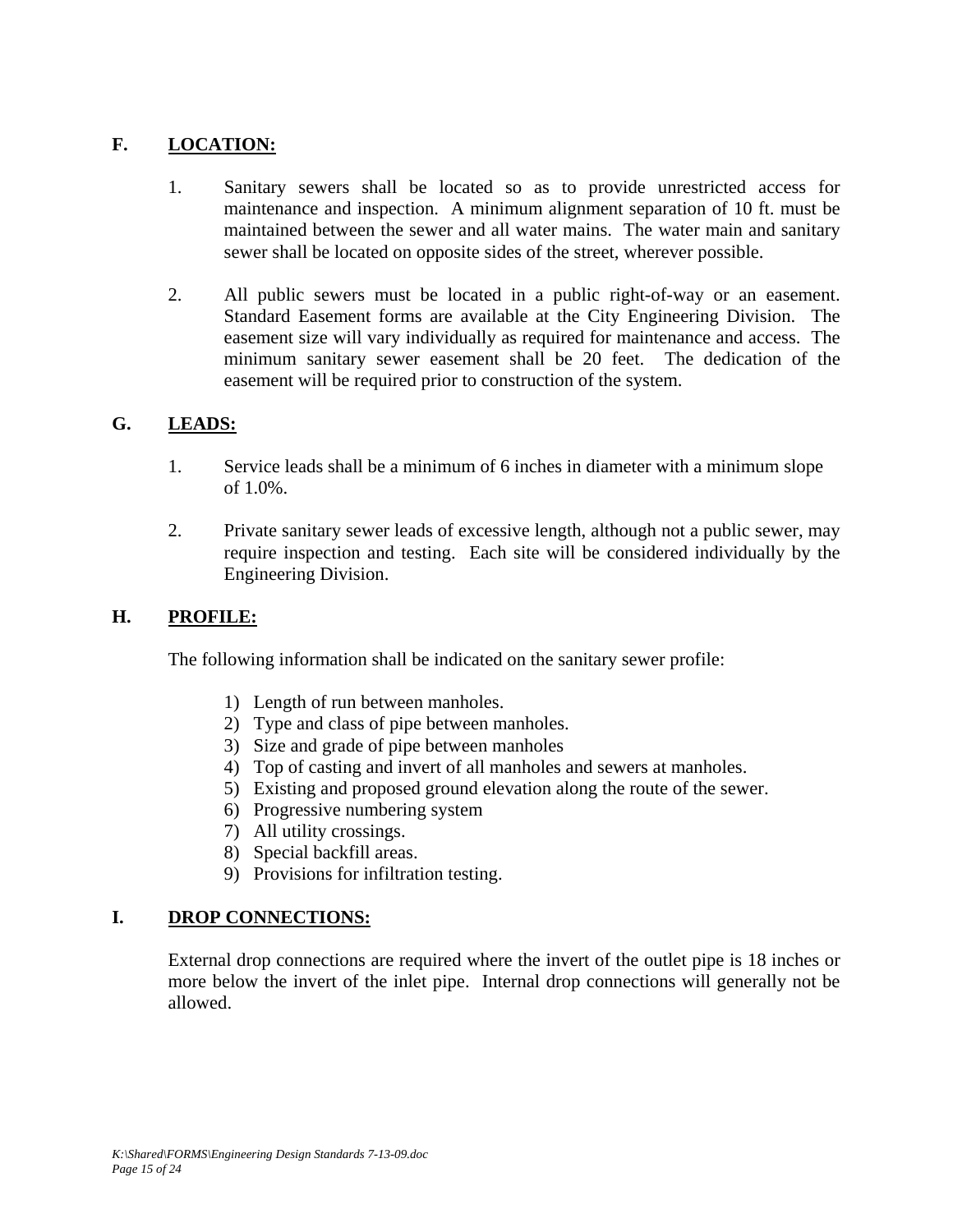### **J. SEPTIC TANK:**

If sanitary sewer is not available, a copy of a valid septic tank permit from the Oakland County Health Division must be submitted prior to approval.

### **VI.**

### **DRAINAGE**

### **A. GENERAL:**

- 1. All storm drainage must conform to the Master Drain Plan.
- 2. All construction must conform to the current Standards and Specifications of the City of Farmington Hills.
- 3. Where required, the City of Farmington Hills Standard Storm Sewer Notes shall appear on the plan.
- 4. All run-off on site must be accommodated and discharged in a controlled manner. The minimum on site pipe size is 8 inches. All public systems shall have a minimum pipe size of 12 inches. A minimum pipe size of 12 inches shall also be required for all storm sewer from the tap to the public system to the first structure upstream.
- 5. Sump pump discharge must be directed into the storm sewer via an enclosed system. A minimum of 4-inch pipe shall be utilized and will also be allowed to discharge unrestricted.

#### **B. STRUCTURE:**

- 1. Catch basins at the upstream end of the system shall be a minimum of 24 inches in diameter. Catch basins with an inlet pipe shall have a minimum diameter of 36 inches. All manholes and public catch basins shall be a minimum of 48 inches in diameter.
- 2. The first structure upstream from a public system within the confines of the private development shall be 48 inches in diameter and have a 24-inch sump.
- 3. Manholes shall be located at:
	- a) All changes in alignment.
	- b) Points where the sewer changes size.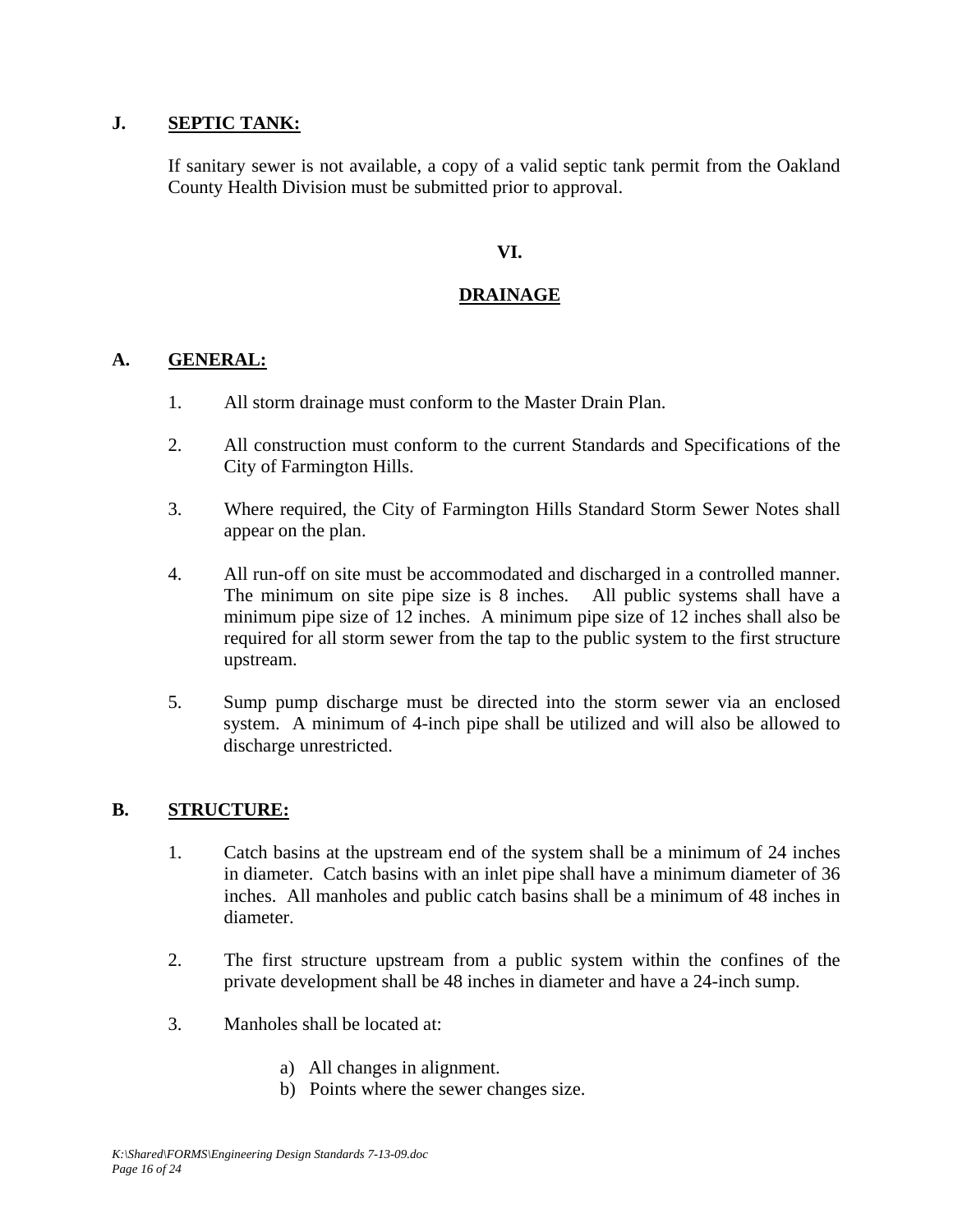- c) Points where the grade changes
- d) Junction of sewer lines
- 4. Manufactured Treatment System

Upstream of the discharge into a detention basin that does not have a forebay or at a location immediately prior to storm water discharge from the site on sites that do not have an open detention system, a manufactured treatment system shall be installed. Access to the system must be provided on the site for regular inspection and maintenance which will be required every six months. The structure must allow access from the surface for vacuum equipment to remove accumulated material. The system must treat 100% of the runoff from the 2-year/24-hour storm event and remove 80% of Total Suspended Solids (TSS) based on a 110-micron particle size. The City Engineer maintains a list of acceptable systems and performance standards that must be met prior to the system being included on the list of acceptable systems.

### **C. STORM SEWER DESIGN:**

- 1. Storm sewers shall be designed using the Manning Equation for pipes flowing full. Runoff shall be determined using the Rational Method with an intensity formula of  $I = 175$ . The initial time of concentration shall generally be 20 T+25 minutes maximum.
- 2. Storm sewer design computations must be submitted for review in the City Standard storm sewer design form which can be obtained at the Engineering Division. The velocity shall be a minimum of 2.5 fps and shall not exceed 10 fps.
- 3. The hydraulic gradient must be maintained within the pipe, wherever possible.
- 4. Runoff coefficients can be determined for each individual drainage area and calculations for each drainage area must be submitted as part of the design computations. In lieu of individual coefficient design, the following shall be used as minimum coefficients:

| Single Family Residential | $C=0.35$ |
|---------------------------|----------|
| <b>Multiple Family</b>    | $C=0.55$ |
| Commercial                | $C=0.70$ |
| Industrial                | $C=0.70$ |
| Agricultural              | $C=0.15$ |

5. A storm district map must be provided showing all drainage districts within the development. The district limits must be overlaid on a proposed grading plan for the site. Color coding is encouraged.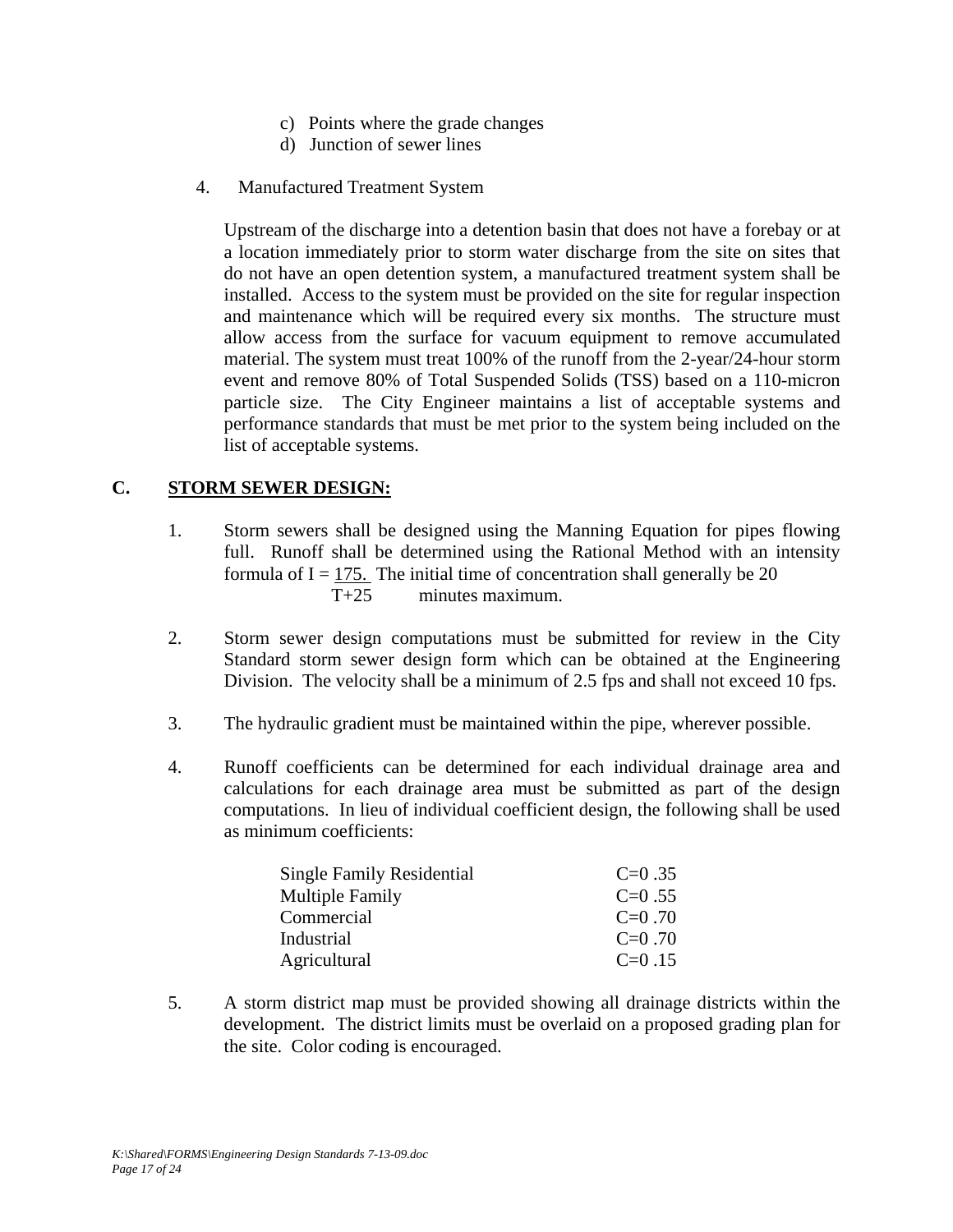- 6. All upstream drainage must be accommodated on site. Allowances for upstream area must be based on ultimate improvements and runoff. Discharge must not be diverted onto abutting properties.
- 7. The outlet must be in accordance with the Master Drain Plan and the existing natural drainage courses in the area.

## **D. PLAN AND PROFILE:**

- 1. All public storm sewers must be shown in profile. For developments larger than one acre, the private sewer must also be shown in profile.
- 2. The following must be shown in profile:
	- a) Length of run between manholes and catch basins.
	- b) Type and class of pipe between manholes and catch basins.
	- c) Size and grade of sewer between manholes.
	- d) Top of casting elevations.
	- e) Inverts of all pipes at manholes.
	- f) Proposed and existing ground elevations along the route of the sewer.
	- g) Progressive numbering system on all manholes and catch basins.
	- h) All utility crossings.
	- i) Special backfill areas.

### **E. TAPS:**

Connections must be made at manholes. Blind taps are generally not allowed.

### **F. DETENTION:**

- 1. Any site that utilizes an unimproved outlet for drainage must detain the increased runoff on site. Acceptable means of detention can be achieved through standing water in parking areas (sites of  $\frac{3}{4}$  acre or less), oversize storm pipes and a separate detention basin. Any or all of these designs may be utilized to achieve the required detention.
- 2. Detention must be provided to store a volume equivalent to the following depth of water over the entire site.

| Single Family           | 1.65 Inches |
|-------------------------|-------------|
| Multiple                | 1.85 Inches |
| Commercial & Industrial | 2.0 Inches  |

Discharge must be limited to 0.2 cfs per acre.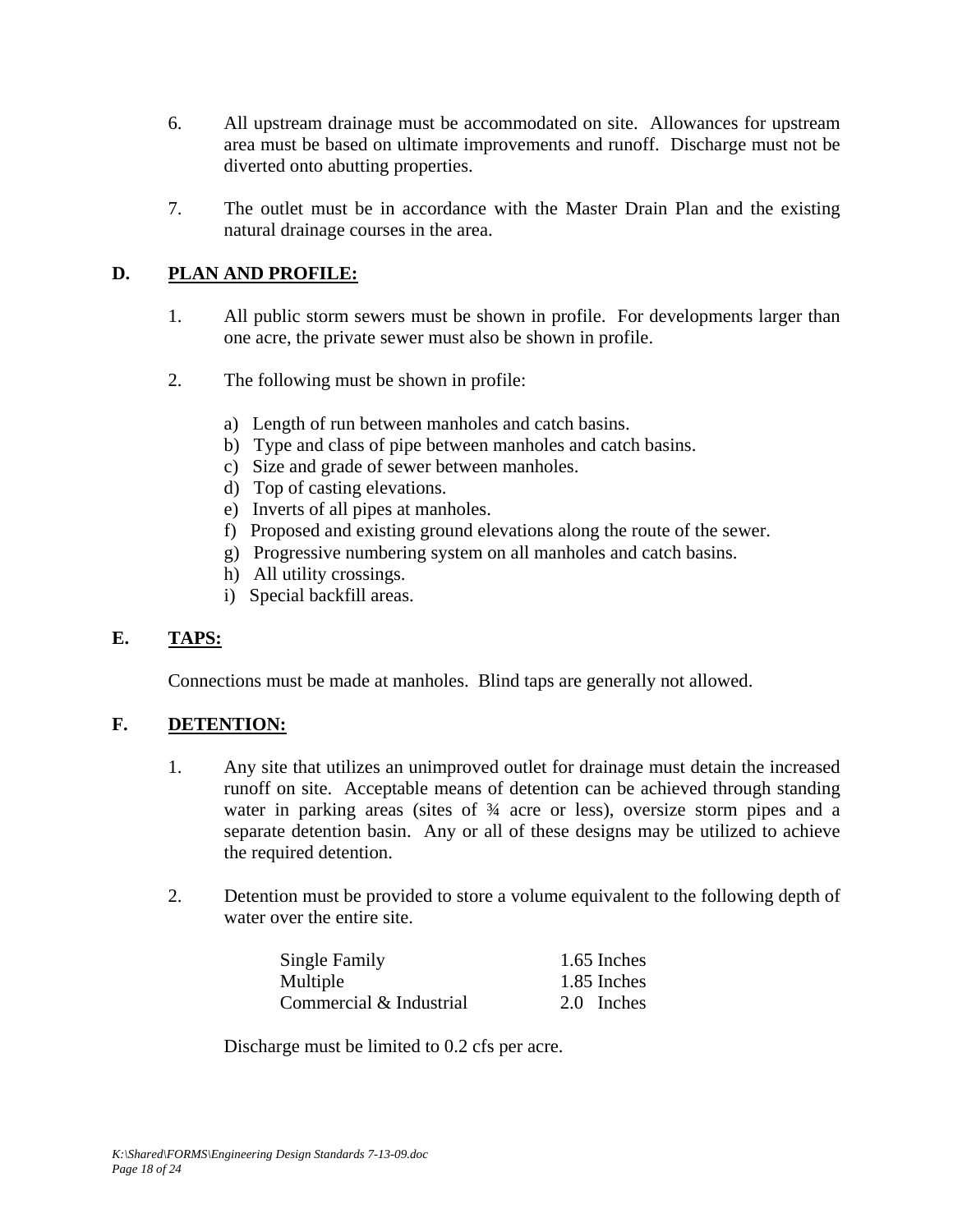- 3. The layout and shape of the detention basin shall be in conformance with Landscape Design Principles as approved by the City Planning Commission. If the side slopes on any continuous 50 ft side of the basin do not include a section with a maximum slope of 1 vertical to 6 horizontal, a fence is required. In no case shall a side slope on an unfenced basin exceed 1 vertical to 4½ horizontal. This may be waived by the Engineering Division when the design is an integral part of the landscaping and the location and depth does not present a potential hazard. Fences shall be a minimum of 6 feet high constructed of a low/no maintenance material with a locking access gate, 8 feet wide. Chain link fences are discouraged.
- 4. The basin must be constructed to drain entirely, unless designed to retain a permanent water level that conforms to the aesthetics of a landscape plan relating to the surrounding landscape. Basins shall not be located within the property lines of a habitable lot in Subdivision Plats or Site Condominiums. Principles of earth sculpting shall be followed as outlined in "Landscape Design Principles" prepared by the Planning and Community Development Department. This may require additional property dedicated to the detention system beyond minimum storage requirements.
- 5. The basin shall be landscaped in accordance with "Landscape Design Principles" prepared by the Planning and Community Development Department. Paved channels will not be allowed.
- 6. A minimum of 12 inches of freeboard must be maintained with a positive, nonerodible overflow capable of handling the capacity of a 100-year storm.
- 7. All open detention basins shall have a sediment forebay installed at all incoming discharge points to the basin. The forebay shall be a separate basin, which can be formed within the main basin by creating a separation barrier with an earthen berm.
	- a. The sediment forebay shall be sized to accommodate 0.5" of rain over the contributing area that discharges to the forebay times the runoff coefficient for the contributing area.
	- b. The forebay may be included as part of the total required basin volume provided it is located above any permanent pool of water. The forebay cannot be included as available storage if it remains full of water.
	- c. The forebay must have a minimum depth of 2 feet to capture and prevent resuspension of sediment. Positive drainage must be provided from all points in the forebay to the outlet from the forebay.
	- d. Forebays located above permanent pools of water shall be designed to dewater gradually in 48 hours under full conditions. The outlet device must be designed to filter sediment, heavy pollutants, and oil from the water flow.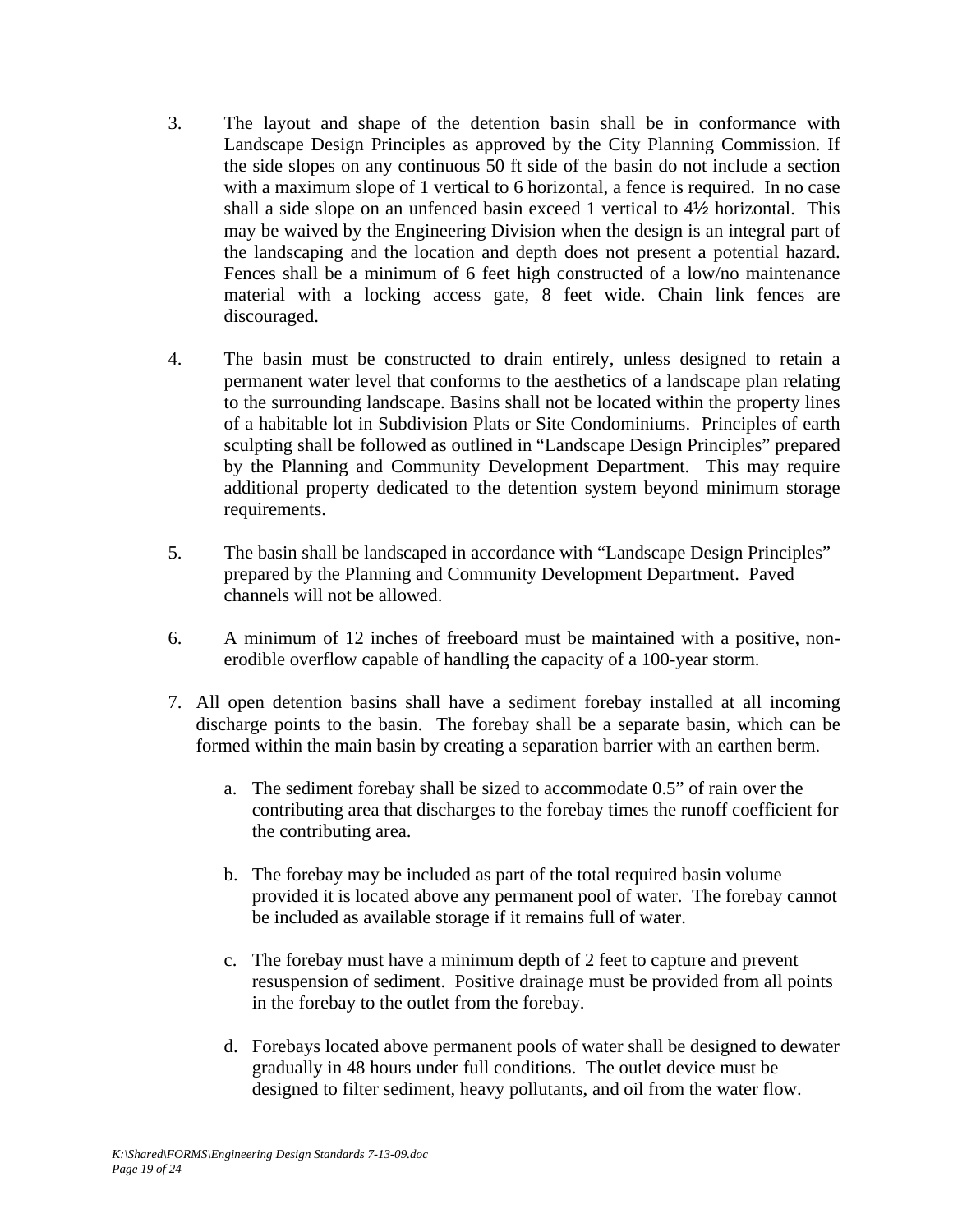- e. The separation shall be designed to allow overtopping of flows in a controlled and non-erosive manner.
- f. An access road shall be provided for forebay maintenance. The access road shall be stabilized to accommodate heavy equipment for maintenance purposes and provide direct access to the inlet and outlet facilities. The road surface shall consist of a non-erosive, non-pollutant, and dust free material wherever possible.
- g. The forebay must have a fixed sediment depth marker at the lowest point to measure the amount of sediment that has accumulated. In accordance with the provisions of the detention basin maintenance agreement, the sediment must be removed to an approved upland disposal area when the sediment storage capacity has reached half or 12", whichever is less. The surface area disturbed by the sediment removal shall be restored to the original design conditions.
- 8. A Maintenance Agreement shall be required for all detention systems.

## **G. PUBLIC STORM SEWER:**

- 1. All public storm sewers must be located in a public right-of-way or an easement. Standard easement forms are available at the Engineering Division. The easement size will vary as required for maintenance and access. The minimum storm sewer easement shall be 12 feet. The dedication of the easement will be required prior to construction of the system.
- 2. Any storm sewer that accepts runoff from abutting property or public right-of-way must be placed in a minimum 12 ft. storm sewer easement.

### **H. Water Quality Alternatives:**

The above storm water standards represent the minimum criteria that is necessary in order to receive Engineering construction plan approval. Owners and their engineers, however are encouraged to explore alternate approaches to the site construction that address and treat both storm water quality and the quantity of runoff from the site. These alternate approaches include the following partial list of BMP's (best management practices):

Green roofs Bioswales Cisterns Rain gardens Porous pavement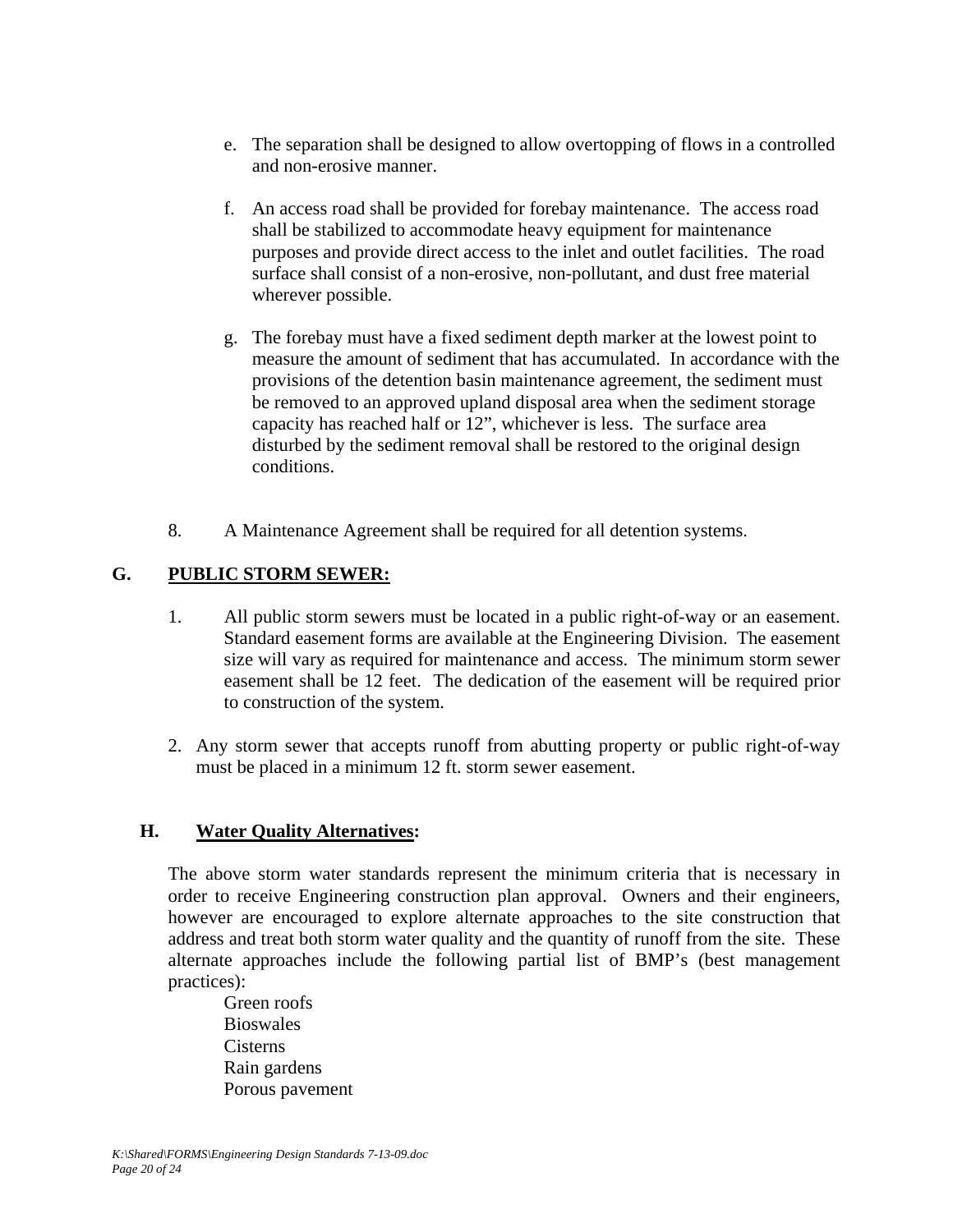Native landscaping Filter strips

The City will consider alternate designs that provide for improved water quality and/or water quantity reduction. In order to substitute these designs for the minimum standards, documentation must be provided that addresses the alternate's sustainability and long term maintenance requirements. Any alternate design must be approved by the Director of the Department of Public Services with recommendations provided by the City Engineer.

### VII.

## **PAVING AND GRADING**

### **A. GENERAL:**

- 1. All public paving shall conform to the current standards and specifications of the City of Farmington Hills.
- 2. Where required, the City of Farmington Hills Standard Paving Notes shall appear on the plans.

### **B. ON SITE:**

1. A cross section of all on site paving is required on the plans.

Minimum requirements are as follows:

a) Commercial and Multiple:

 3" asphalt on 6" gravel base. 6" concrete

b) Industrial:

 4" asphalt on 8" gravel base 8" concrete

These minimum requirements are based on adequate subgrade, subgrade drainage and average live loads. Each site will be examined individually and additional pavement thickness and/or increased base requirements may be necessary.

2. Minimum surface grade for asphalt paving shall be 1.0%. Minimum surface grade for concrete paving shall be 0.6%.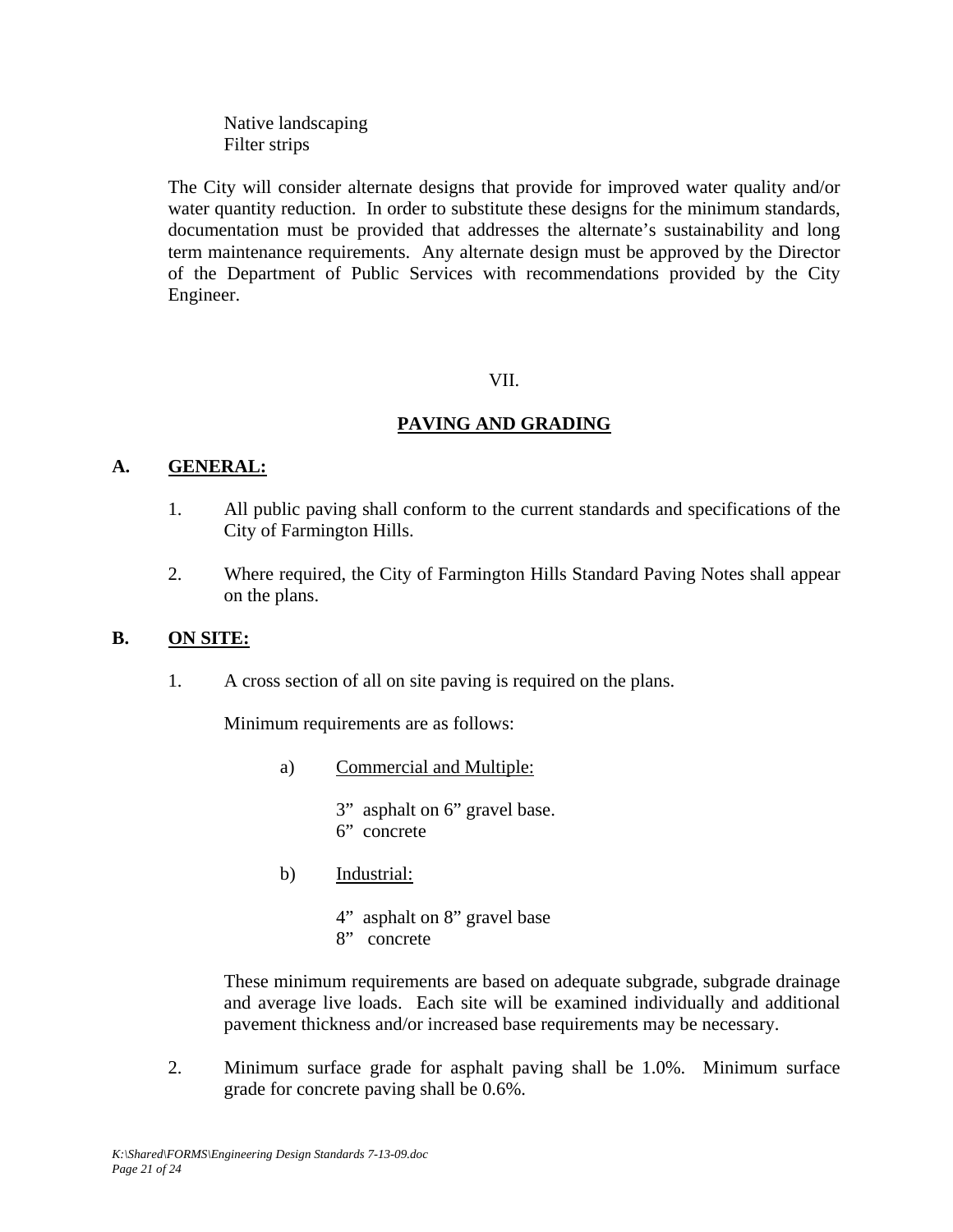3. Bumper blocks and/or curbs shall be required where in the opinion of the City Engineering Division, the edge elevation of a paved drive or parking lot is of sufficient height above or below adjoining grades, that it creates a hazardous condition.

## **C. CITY PUBLIC RIGHT-OF-WAY:**

- 1. A cross section of all off-site paving is required. Minimum requirements are dependent on the type of existing pavement as follows:
	- a) Concrete major thoroughfare and collector roads required 8 inches of PC concrete on sand subbase.
	- b) Asphalt major thoroughfare and collector roads require 8 inches of asphalt.
	- c) Concrete local roads generally require 6 inches of PC concrete on sand subbase.
	- d) Asphalt local roads generally require 3 inches of asphalt on an 8" gravel base.
	- e) Requirements for existing gravel roads will be considered on an individual basis by the City Engineering Division.
- 2. 7" concrete curb and gutter is required on all approaches.
- 3. Passing lanes, acceleration lanes and tapers, and deceleration lanes and tapers will be required in accordance with the Driveway Improvement Standards of the City of Farmington Hills. If curb is required on the passing acceleration, or deceleration lanes, it shall be 7" concrete curb and gutter.
- 4. The dedication of the following right-of-way along the frontage of the site to the ultimate requirement for future improvement is requested.

|  | 120 feet - major thorough fare |
|--|--------------------------------|
|  | 86 feet - collector road       |
|  | 60 feet - local road           |

- 5. All shoulders shall be 8" of 22A gravel, 8 ft. wide on thoroughfares, 4 ft. wide on local roads.
- 6. Sufficient proposed grades must be given to determine proposed grading of all right-of-way improvements.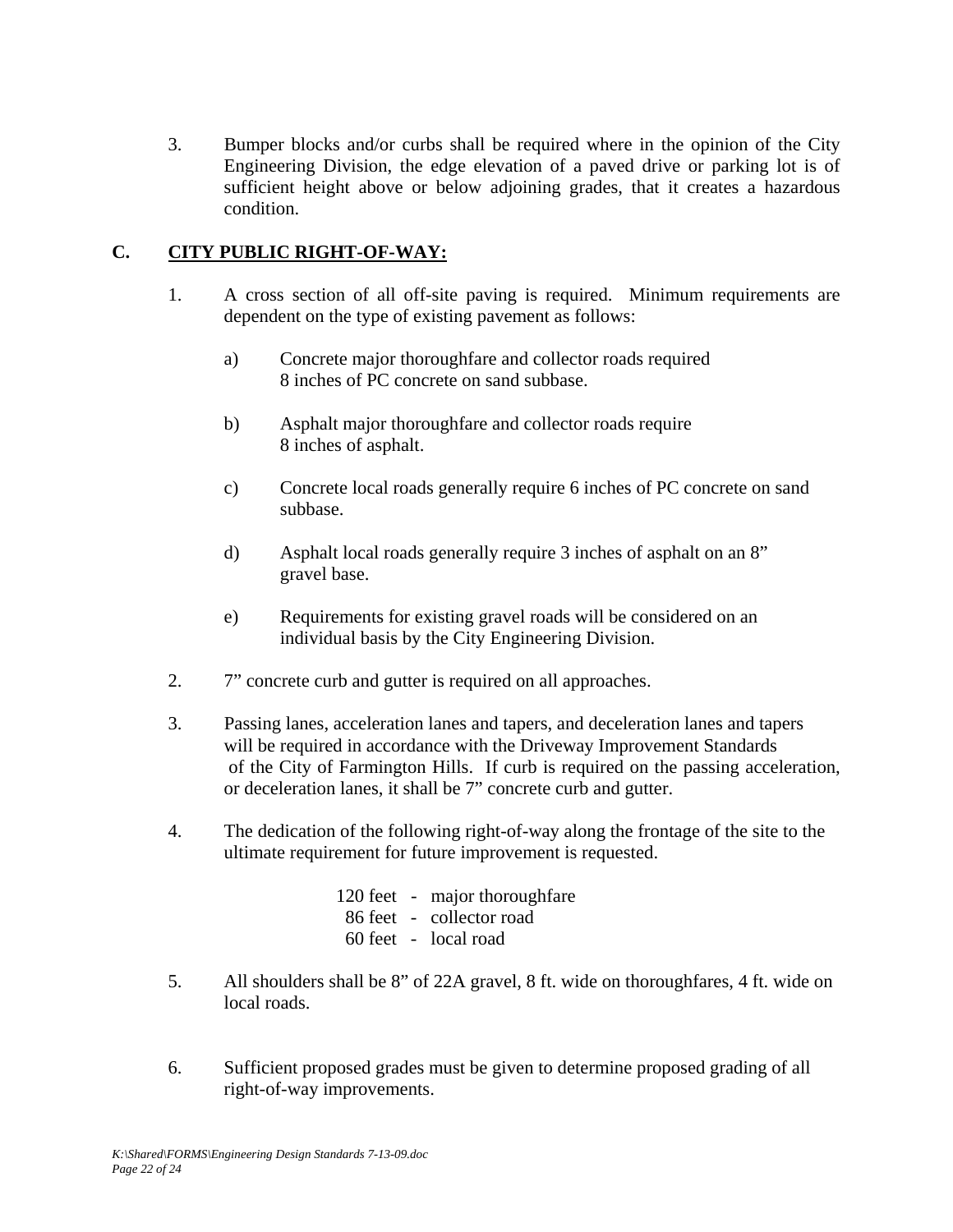## **D. DRAINAGE IN RIGHT-OF-WAY:**

- 1. Enclosures of drainage ditches across the frontage of the site will generally not be permitted. The City Engineering Division may, however, require the enclosure if adequate controls on pavements and shoulders cannot be maintained and the health, safety and welfare of the general public is endangered.
- 2. Side slopes on open ditch drainage shall be 3 minimum horizontal to 1 vertical. The ditch bottom shall be 2 feet wide.

## **E. SIDEWALKS:**

- 1. Sidewalks are required along the frontage of all major and secondary thoroughfares. They shall be located in the right-of-way, one foot from the ultimate right-of-way line.
- 2. The walk shall be 5 feet wide, constructed of 4 inches of PC concrete on compacted porous subgrade. The walk must be continued through driveway sections where it shall be increased in thickness to 8 inches on major thoroughfares and collector roads and 6 inches in all other instances. Curbs must be tapered to meet the walk. Cross slopes on the sidewalk shall be 1/4 inch per foot toward the street.
- 3. Proposed grades must be indicated along the property line and of the walk, driveways, and intermittent locations along the length of the walk.
- 4. Any structures, hydrants, poles, etc. that are existing along the alignment of the walk, must be adjusted or relocated at the expense and coordination of the developer. All sidewalk construction shall be in accordance with Public Act No. 8, 1973 (handicap ramps at intersections).

### **F. SITE GRADING:**

- 1. Sufficient proposed grades must be indicated on the plan to ensure that:
	- a) drainage is adequately discharged off-site with proper retention.
	- b) no upstream drainage is restricted.
	- c) paving is in accordance with standards outlined herein.
	- d) the site in general drains without standing water.
- 2. Elevations representing the brickledge, finished grade, and the first floor grade must be indicated.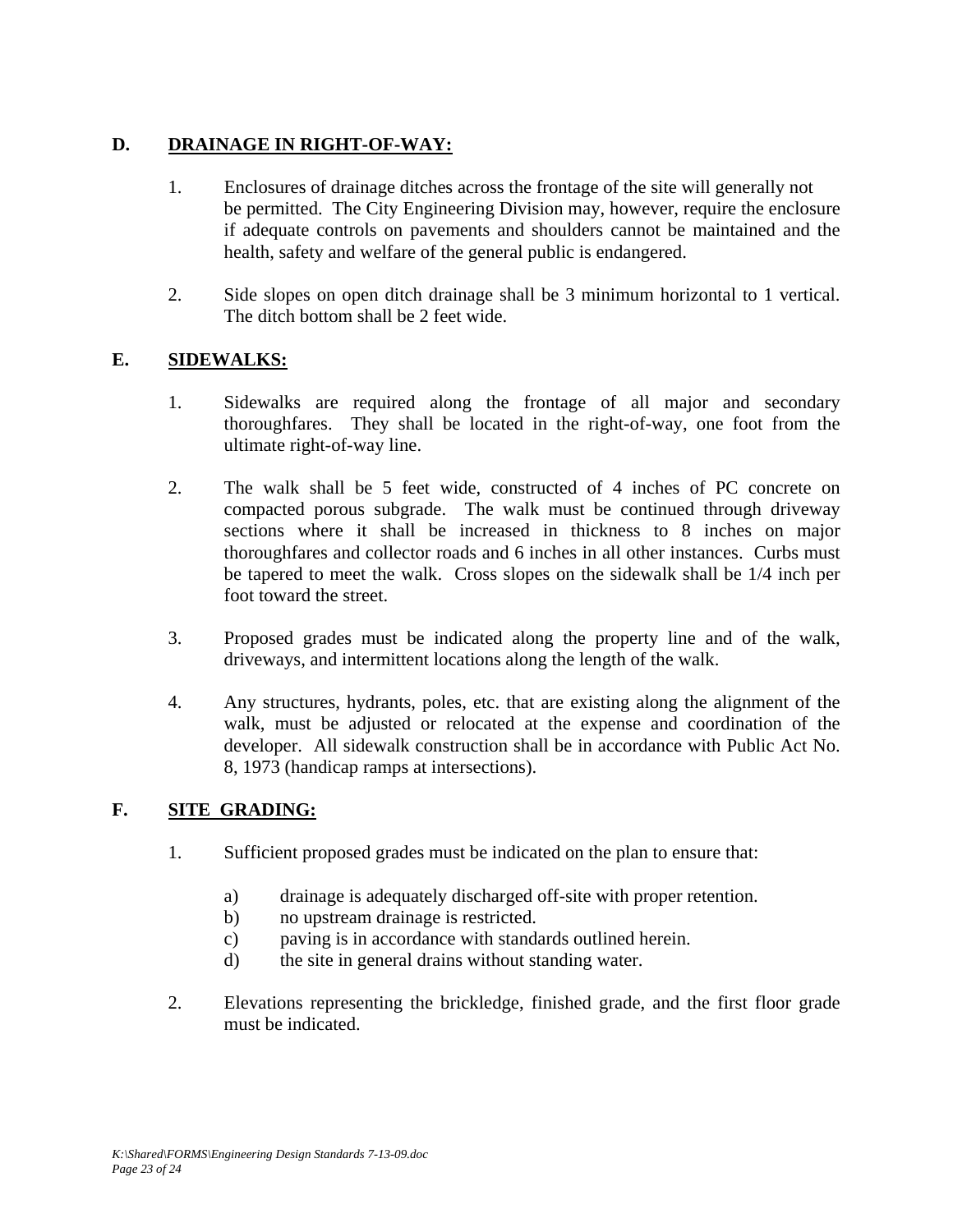- 3. Proposed grading shall meet abutting property line elevations. Differentials in grade must incorporate a minimum 4 horizontal to 1 vertical slope to the abutting property line.
- 4. Retaining walls are discouraged. Any wall separating a differential grade of more than 12 inches shall be considered a retaining structure and will require a structural engineering design and review.
- 5. Any site that abuts an open stream/creek that is included in the Oakland County Hydrography Layer shall provide for a 20 foot wide easement (each side) from the top of bank as a natural buffer immediately abutting the water course. The natural buffer shall be restricted to native plants and will not be fertilized. The buffer will not be mowed more than twice a year. The buffer shall be installed and maintained in accordance with an approved landscape plan or Exclusion of the Noxious Vegetation Ordinance. Applications and approvals are available through the City Planning Office.

### **VIII**

### **CITY OF FARMINGTON HILLS STANDARD NOTES**

- 1. Notify the City of Farmington Hills Engineering Division (248) 871-2560 a minimum of 48 hours prior to the start of construction.
- 2. All construction must be conforming to the current standards and specifications adopted by the City of Farmington Hills.
- 3. Utilities to be underground.
- 4. Call MISS DIG (1-800-647-7344 / 1-800-MISS DIG) a minimum of 72 hours prior to the start of construction.
- 5. All soil erosion and silt must be controlled and contained on site.
- 6. All excavation under or within 3 feet of public pavement, existing or proposed, shall be backfilled and compacted with sand (Class II MDOT).
- 7. The contractor is responsible for all damage to existing utilities.
- 8. Prior to the issuance of an occupancy permit, engineering site inspection is required.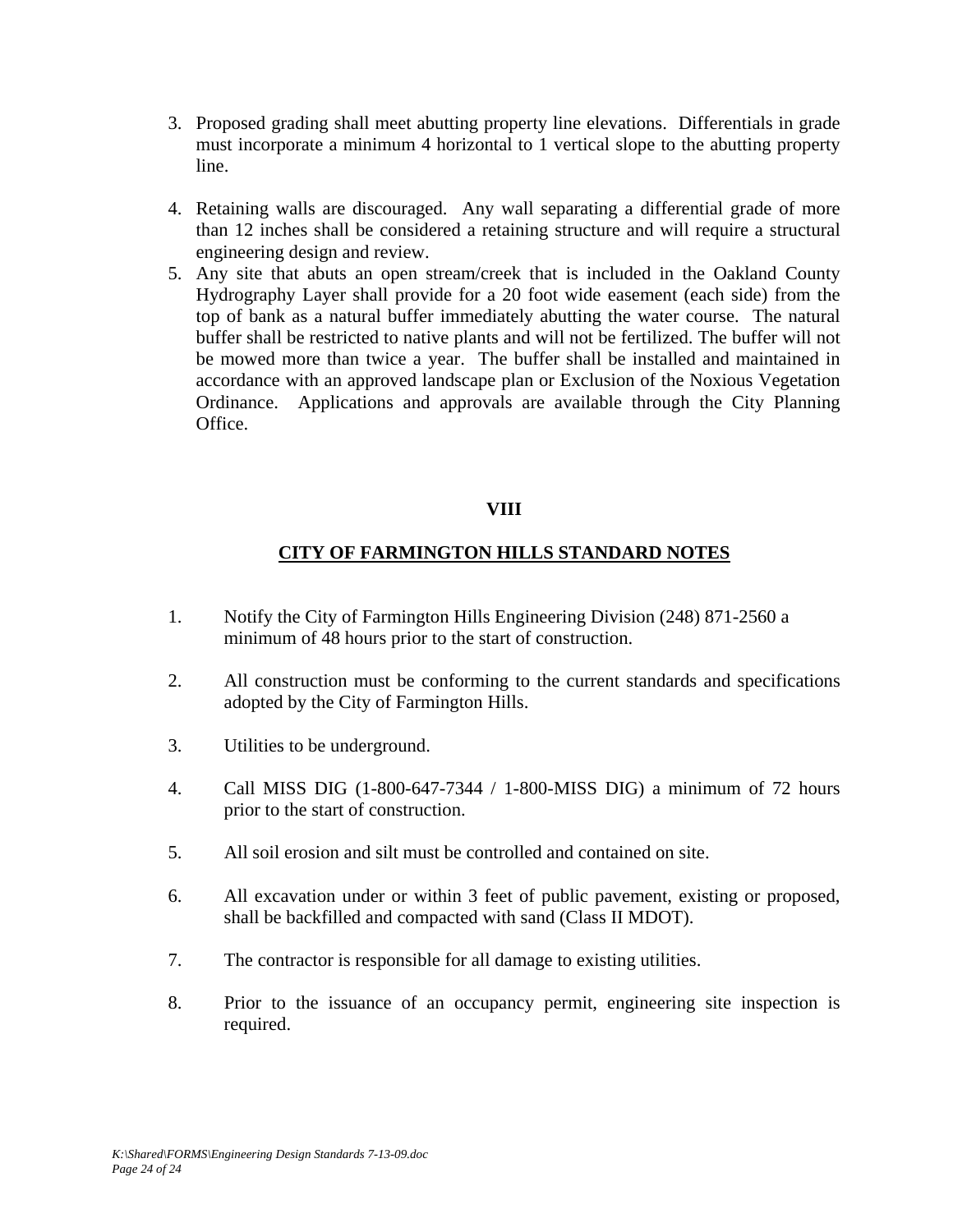